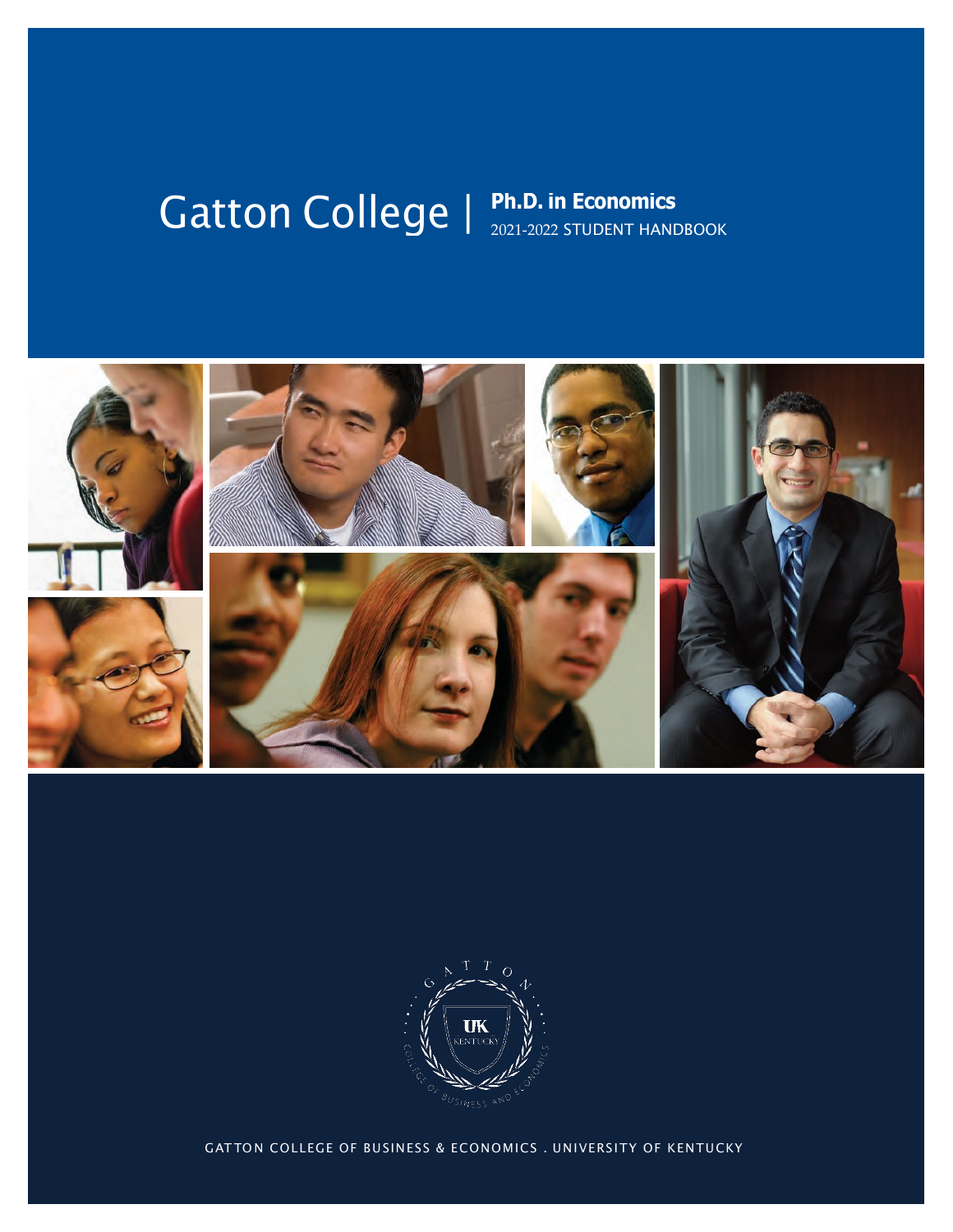# **Ph.D. in Economics**

# *STUDENT HANDBOOK*

**2021-22**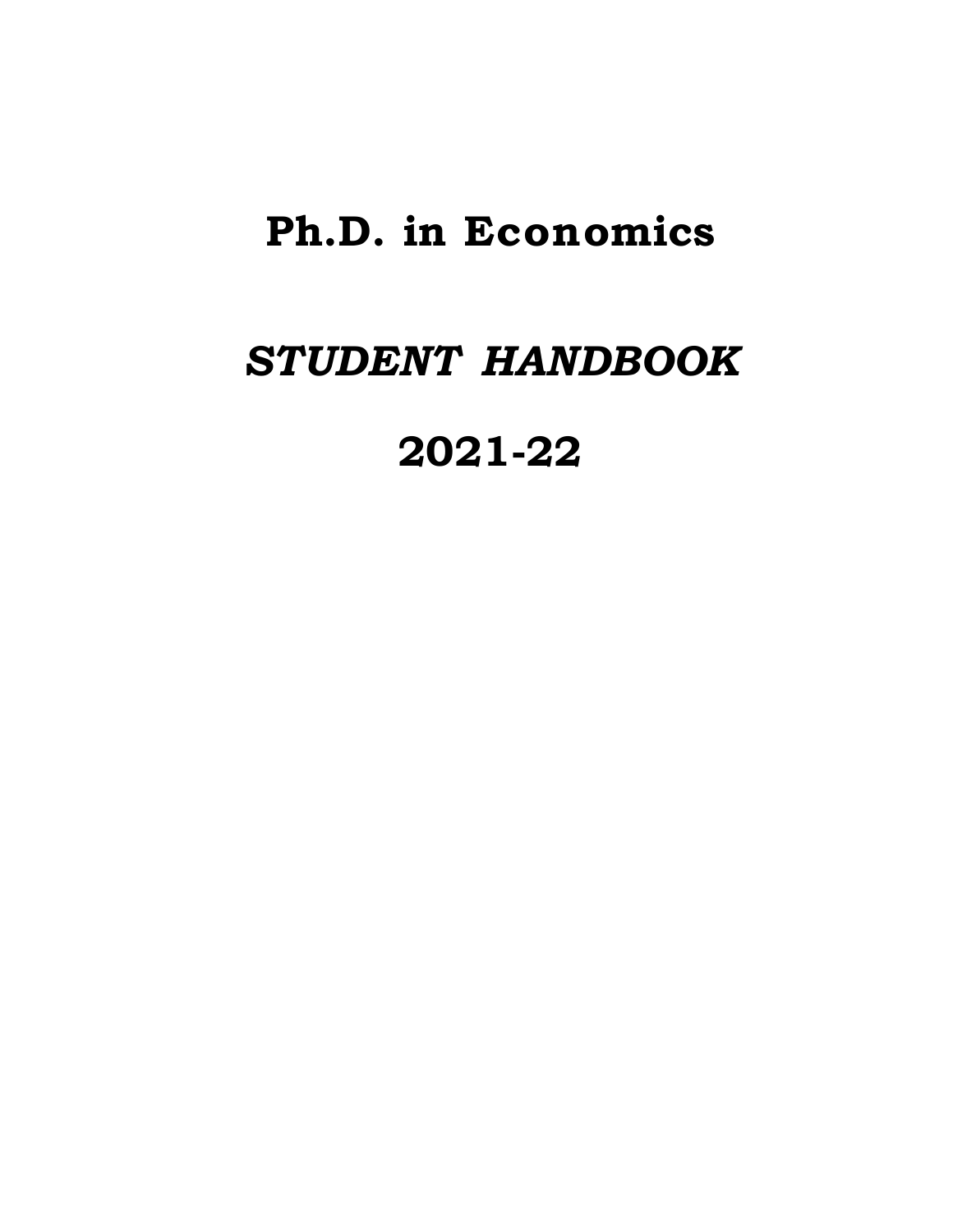# **Table of Contents**

| Personnel                                               | 1              |
|---------------------------------------------------------|----------------|
| Preface                                                 | $\mathbf 1$    |
| Program Mission                                         | $\mathbf{1}$   |
| Program Expectations                                    | $\overline{2}$ |
| Role of the Graduate School                             | 2              |
| <b>Additional Information</b>                           | $\overline{2}$ |
| Program Description                                     | $\overline{2}$ |
| Master's Degree                                         | 3              |
| Orientation and Registration                            | 3              |
| <b>Registration for Courses</b>                         | 3              |
| Orientation and International Students                  | $\overline{4}$ |
| Degree Requirements                                     | 4              |
| Qualifying Examination                                  | 6              |
| <b>Dissertation Research Residence Credit</b>           | 6              |
| <b>Advisory Committee</b>                               | 7              |
| Ph.D. Dissertation                                      | 8              |
| Oral Defense of the Dissertation                        | 8              |
| Dismissal from the Program                              | 9              |
| <b>Appeals Process</b>                                  | 9              |
| Time Limit for the Degree and Qualifying Re-examination | 10             |
| Leave of Absence/Readmission                            | 10             |
| Academic Rights and Responsibilities of Students        | 10             |
| <b>Financial Assistance</b>                             | 13             |
| Termination of Financial Support due to                 | 13             |
| Unsatisfactory Performance of Assistantship Duties      | 13             |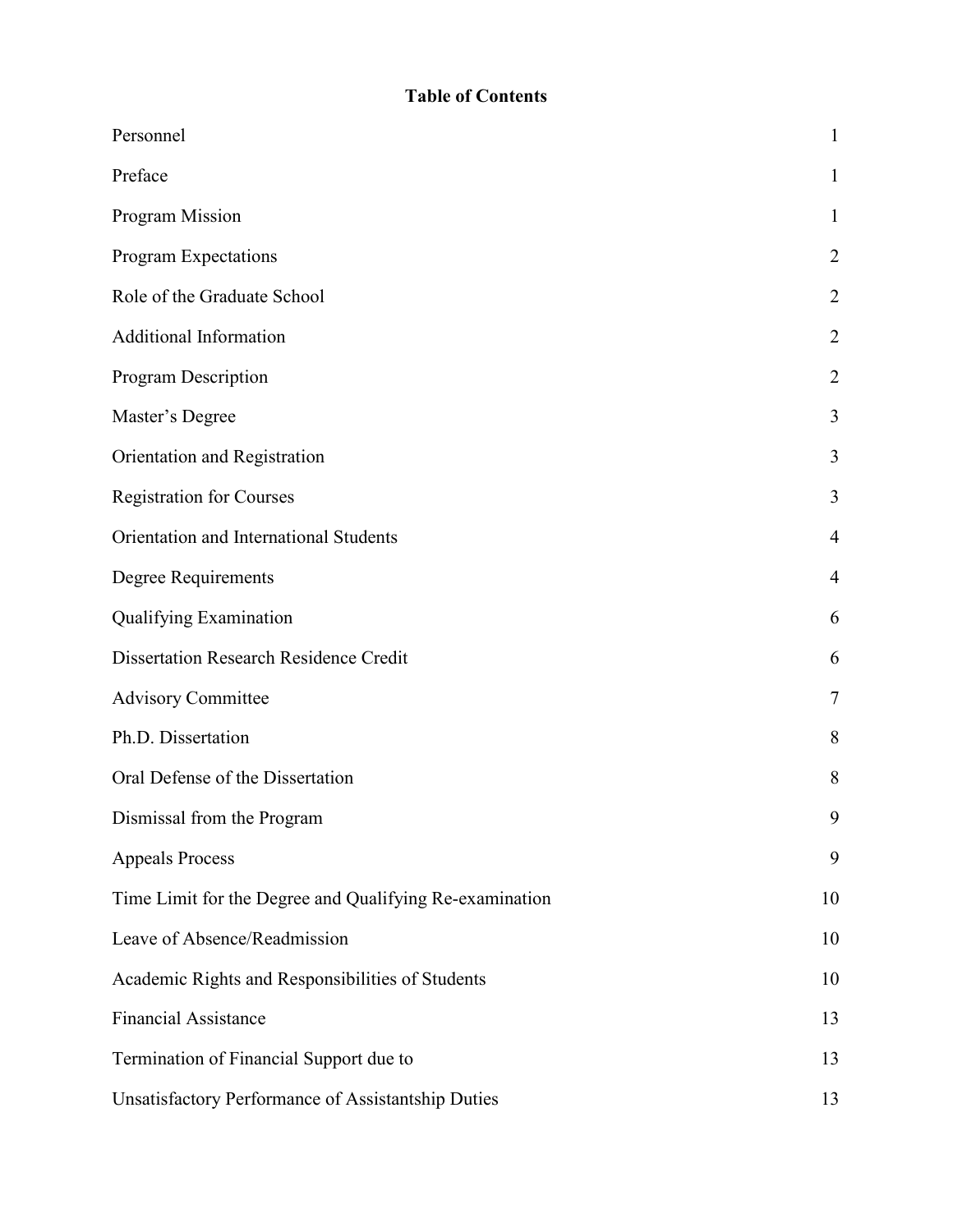| <b>Additional Financial Support</b>         | 14 |
|---------------------------------------------|----|
| Placement                                   | 14 |
| <b>APPENDIX I: Students' Survival Guide</b> | 15 |
| APPENDIX II: How to Choose A Thesis Advisor | 24 |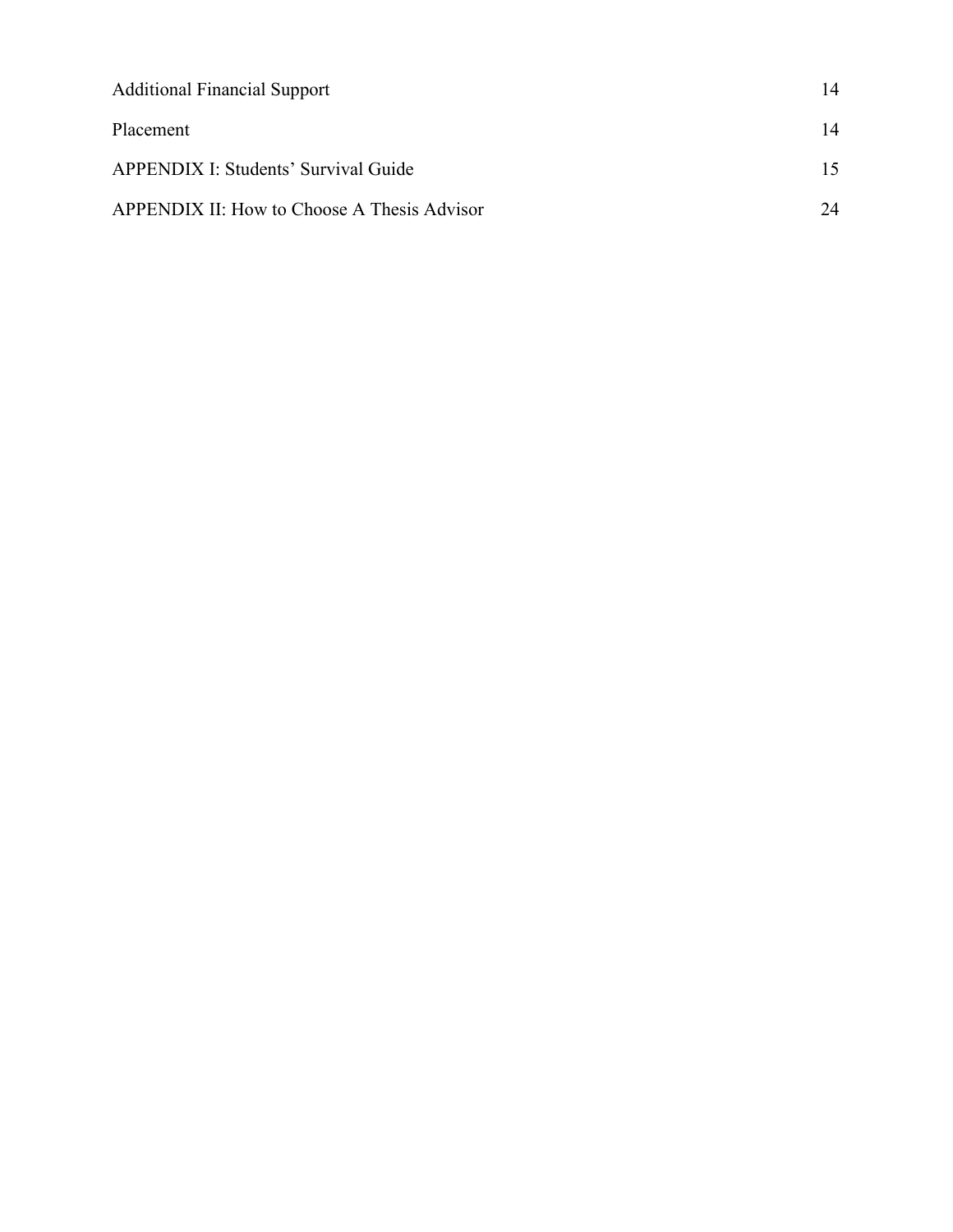#### **Personnel**

<span id="page-4-0"></span>Department Chair James P. Ziliak [jziliak@uky.edu](mailto:jziliak@uky.edu) Associate Chair **Ana Maria Herrera** Anaherrera amherrera amherrera amherrera amherrera amherrera amherrera amherrera amherrera amherrera amherrera amherrera amherrera amherrera amherrera amherrera amherrera amherrera amher Director of Graduate Studies Carlos Lamarche clamarche clamarche clamarche clamarche clamarche clamarche clamarche clamarche clamarche clamarche clamarche clamarche clamarche clamarche clamarche clamarche clamarche clamarc Administrative Assistant Jennifer Hart [jennifer.hart@uky.edu](mailto:jennifer.hart@uky.edu) Assistant Director for Graduate Programs Jeannie Graves [jeannie.graves@uky.edu](mailto:jeannie.graves@uky.edu)

#### **Preface**

<span id="page-4-1"></span>This handbook describes the doctoral program in Economics at the University of Kentucky. It provides a summary of some of the policies and procedures that are relevant to Economics students. This handbook is regularly updated. Our goal is to provide each student in the department with the best opportunity for success in graduate school and professional careers. We welcome suggestions about how the handbook can be more useful.

The appendices offer advice to students along various stages of their graduate work in the hope that it will foster the transition from student to professional economist. It is written based on a four-year plan of study with the full knowledge that many students do not complete all requirements in this period, although we do expect the majority of students to finish within five years.

This document is not intended to be a comprehensive description of the policies and procedures of the Graduate College, Gatton College, or University. Students are advised to consult the [Graduate School Bulletin](https://gradschool.uky.edu/graduate-school-bulletin) for a comprehensive description of graduate studies at the University of Kentucky. In case of disagreement, the official document of the Graduate School takes precedence over this handbook.

#### **Program Mission**

<span id="page-4-2"></span>The mission of the doctoral program in economics is to prepare students for successful careers in higher education, at government institutes, "think tanks," corporations and financial institutions: in other words, in places where advanced knowledge and high-level research skills in economics are essential. To accomplish this mission, the program prepares graduates to comprehend and evaluate research, to perform research which advances knowledge, and to provide effective instruction, all within a supportive collegial environment. Specifically, the program is designed to produce students with:

- an understanding of economic theory necessary to apply advanced economic research to real world issues;
- knowledge of the field of economics sufficient to produce state-of-the-art research;
- skills in the quantitative techniques used by the economics profession;
- strong written and oral communication skills.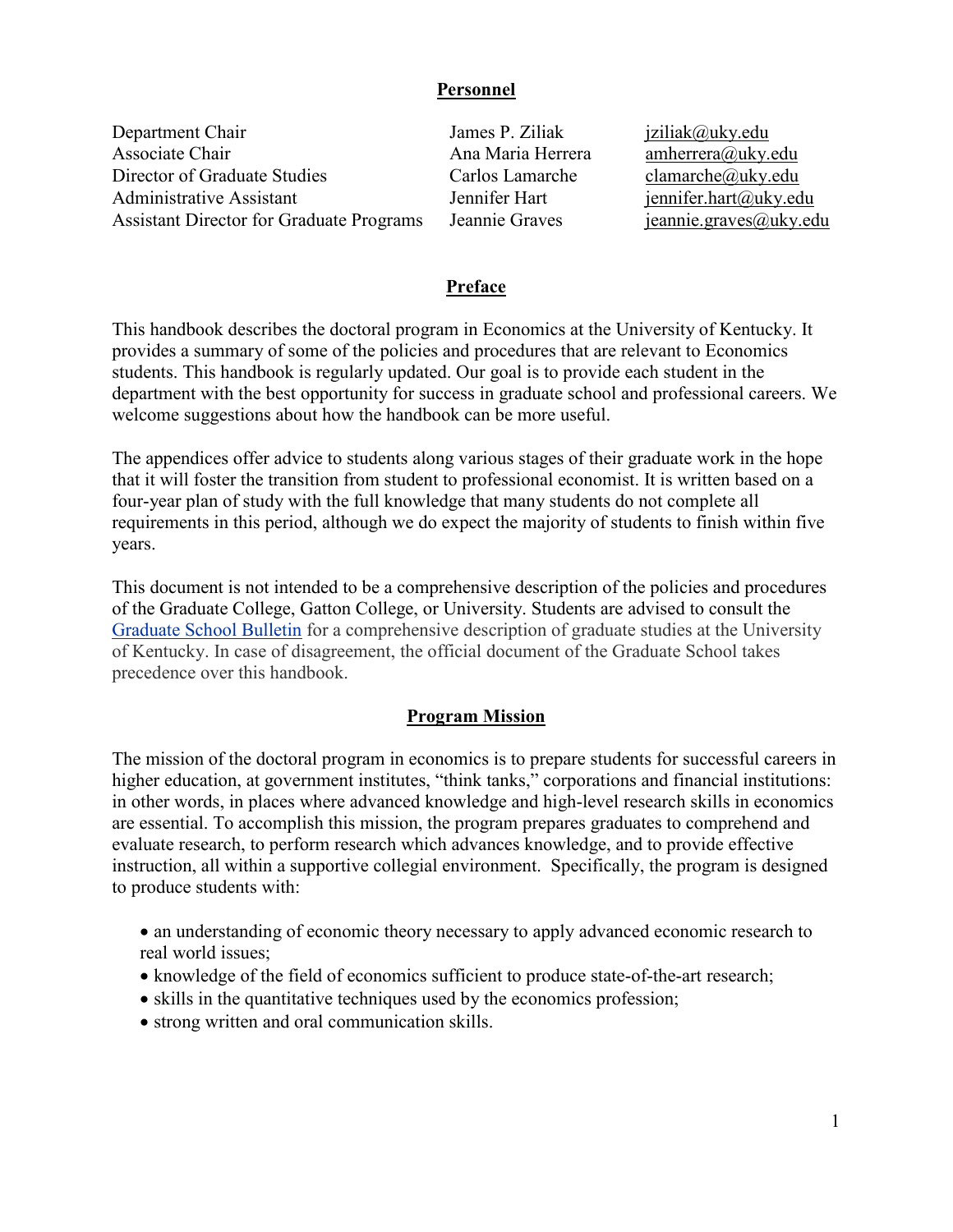To this end, students work closely with the Director of Graduate Studies for Economics (hereafter DGS), their advisory committee, and individual faculty, throughout the duration of their course of study.

#### **Program Expectations**

<span id="page-5-0"></span>Doctoral students are expected to conform to the highest academic, ethical, and professional standards, and to make satisfactory progress toward the degree at every stage of the program.

#### **Role of the Graduate School**

<span id="page-5-1"></span>Doctoral students are expected to familiarize themselves with the rules and regulations of the Graduate School with regard to all stages of progress toward the degree. They are also encouraged to avail themselves of the opportunities offered by the Graduate School for professional development, networking with other graduate students, and enhanced teaching practices. The Graduate School website <https://gradschool.uky.edu/> should have the most up-todate information about Graduate School requirements and events.

#### **Additional Information**

<span id="page-5-2"></span>Student Rights & Responsibilities: <https://www.uky.edu/studentconduct/code-student-conduct> Graduate School Bulletin: <https://gradschool.uky.edu/graduate-school-bulletin> DGS Handbook:<https://gradschool.uky.edu/directors-graduate-studies>

#### **Program Description**

<span id="page-5-3"></span>On average, it takes five years of full-time study to complete the Ph.D. program in Economics.

#### Typical Program Structure

*First year*:

*Fall*: ECO 590, 601, 602, 603 *Spring*: ECO 701, 702, 703 *End of first year (June)*: preliminary exams in macro and micro theory Retake in January of second year if necessary

#### *Second year*:

*Fall*: two field courses, ECO 706 *Spring*: two field courses, ECO 707 or ECO 790 *End of second year (June)*: Written field exams Retake in January of third year if necessary

*Third year*: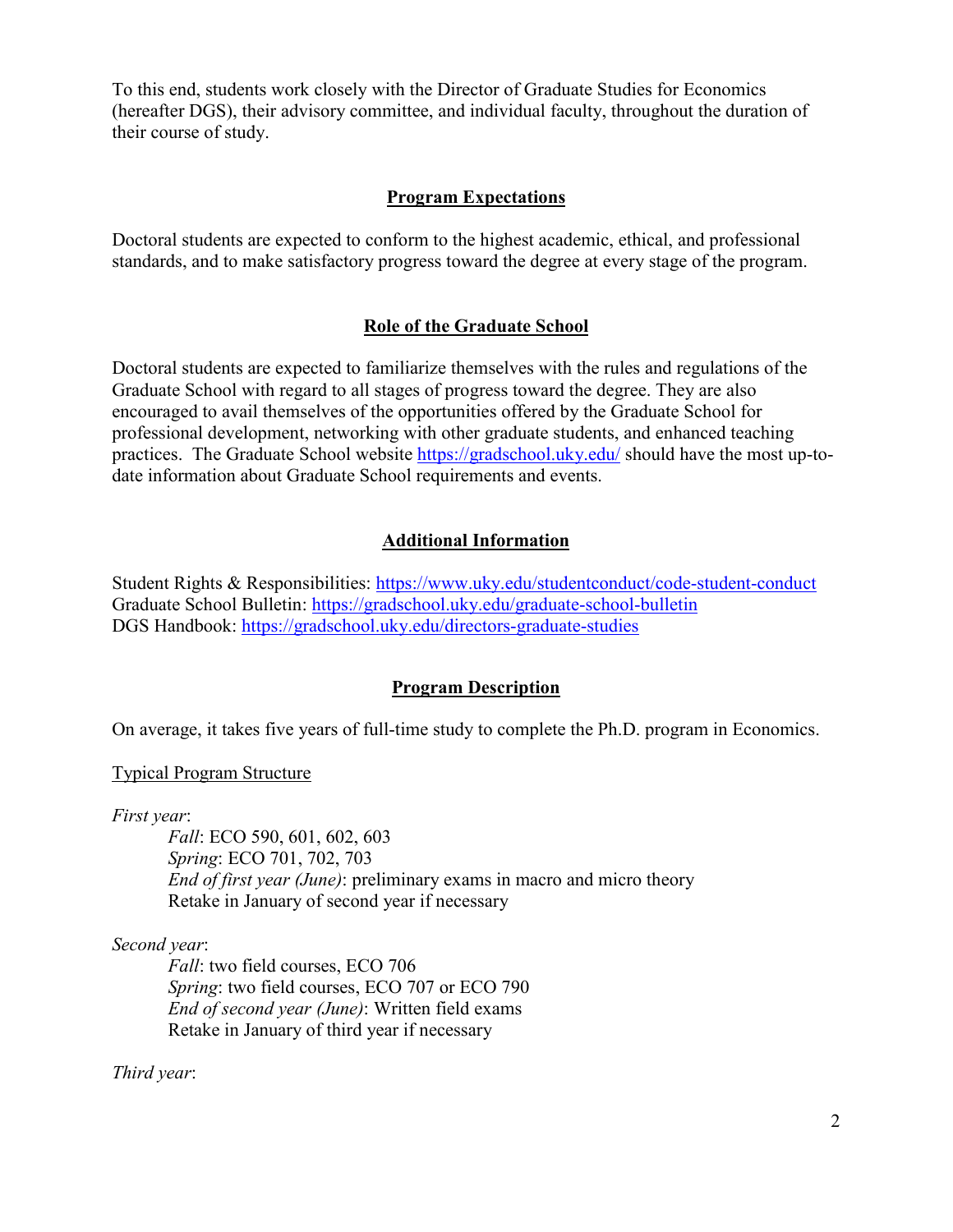*Fall*: Most students take three courses: independent study (ECO 797) and additional electives. These are the nine credits of "supporting work" – note that ECO 797 may only count for three of these nine credits (i.e., students must take at least two additional courses, in addition to independent research).

*Spring*: additional electives, ECO 707, or ECO 790.

Most students propose their dissertation in the spring of the third year, in which case they may elect to register for two credits of dissertation residency credit (ECO 767) for the spring semester. Otherwise, they need to register for nine credits to be considered full time.

*Fourth year and beyond:*

*Fall and Spring*: Dissertation research and workshops After the successful dissertation proposal, the student registers for two credits of ECO 767 (dissertation residency credit) until the dissertation defense has been completed.

# **Master's Degree**

<span id="page-6-0"></span>Most students enrolled in the Ph.D. program are eligible for an M.S. degree in Economics after their third semester in the program, provided they pass both of the preliminary exams at the master's level or better, have no grades of incomplete, and have a GPA of at least 3.0.

Information about applying for this degree will be provided at the appropriate time; for a December degree, the deadline to apply is usually mid-September. See<https://gradschool.uky.edu/key-dates>

# **Orientation and Registration**

<span id="page-6-1"></span>A two and a half week long orientation for new doctoral students is conducted each year prior to the start of the Fall semester. All new students are required to attend orientation events including:

- o Department Orientation
- o College Orientation
- o Graduate School Orientation.
- o Math Camp
- o Networking and Social Activities

The complete Orientation Schedule is published on the Gatton College Ph.D. program website and will be provided to new students during the summer.

# **Registration for Courses**

<span id="page-6-2"></span>New doctoral students will be able to register during the August Orientation, following consultation with their DGS. Thereafter, students are expected to register for courses during the Advance Priority Registration period. Students who experience problems with registration should contact the DGS or staff in the Office of the Associate Dean.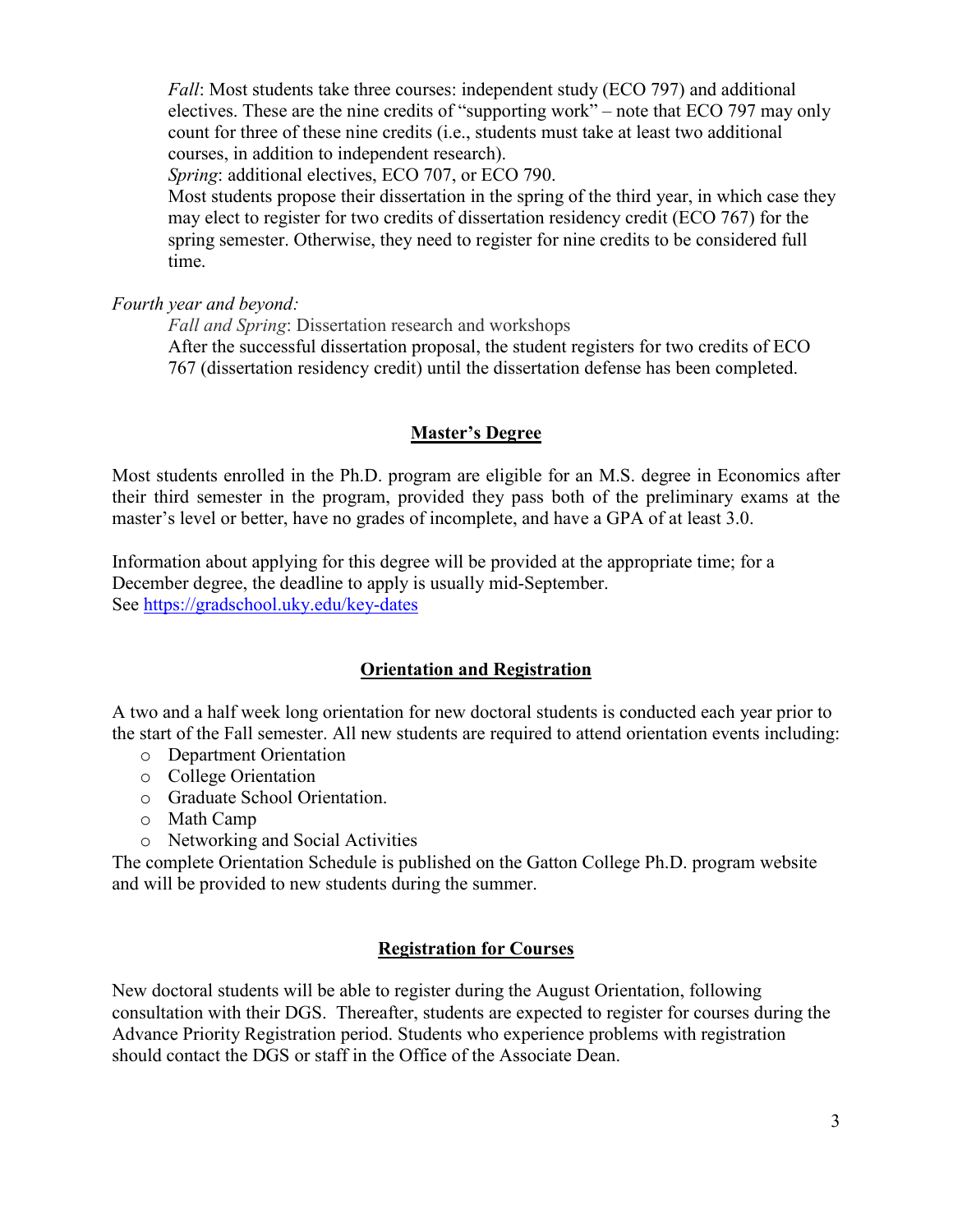# **Orientation and International Students**

<span id="page-7-0"></span>All new international students are also required to attend these separate Orientation events during the first week of Orientation

- o The Office of International Affairs Orientation
- o The Graduate School International Teaching Assistant Orientation and Language Screening.

#### **English as a Second Language (ESL) Training**

International Teaching Assistants may be asked to undertake additional ESL training under the following circumstances

A. If an ITA fails the initial Fall ITA screening, then the student in question is required to undertake further ESL training during their first academic year as follows.

- o Fall semester enrollment in ENG 098 and successful completion of the course
- o Spring semester enrollment in DGS recommended courses offered by UK or the UK Center for English as a Second Language

B. A student who passes the ITA screening but nevertheless continues to experience language difficulties may upon the recommendation of the DGS and approval of the Associate Dean be required to take ESL training at any time during their studies. Students who fail to make the recommended improvements in necessary English skills following additional ESL training may be subject to non-renewal of their teaching assistantship.

#### **Degree Requirements**

<span id="page-7-1"></span>Reprinted from the Graduate School Bulletin, part 2, Economics [\(https://gradschool.uky.edu/sites/gradschool.uky.edu/files/Bulletin/2018-2019/economics.pdf\)](https://gradschool.uky.edu/sites/gradschool.uky.edu/files/Bulletin/2018-2019/economics.pdf)

**Core Economic Theory**- The theory examinations should be taken after completing:

**ECO601** - Advanced Microeconomic Theory

**ECO602** - Macroeconomic Theory

**ECO701** - Neoclassical Microeconomic Theory

**ECO702 -** Advanced Macroeconomic Theory

**OR** equivalent courses approved by DGS (this is rare).

**Written Examinations ("prelims")** - The student must show competence in economic theory as demonstrated by passing departmental written examinations in Microeconomic Theory and Macroeconomic Theory. This examination is given twice a year, in January and June, and students must pass both exams at the Ph.D. level. Students failing the examination are allowed a second attempt; those failing on the second attempt are not permitted to continue in the program. Students typically first take the theory exams in June at the end of their first year in the program.

**Statistics/Econometrics**-The student must demonstrate competence in the area of statistics and econometrics. This competence may be demonstrated by satisfactory performance in the following courses: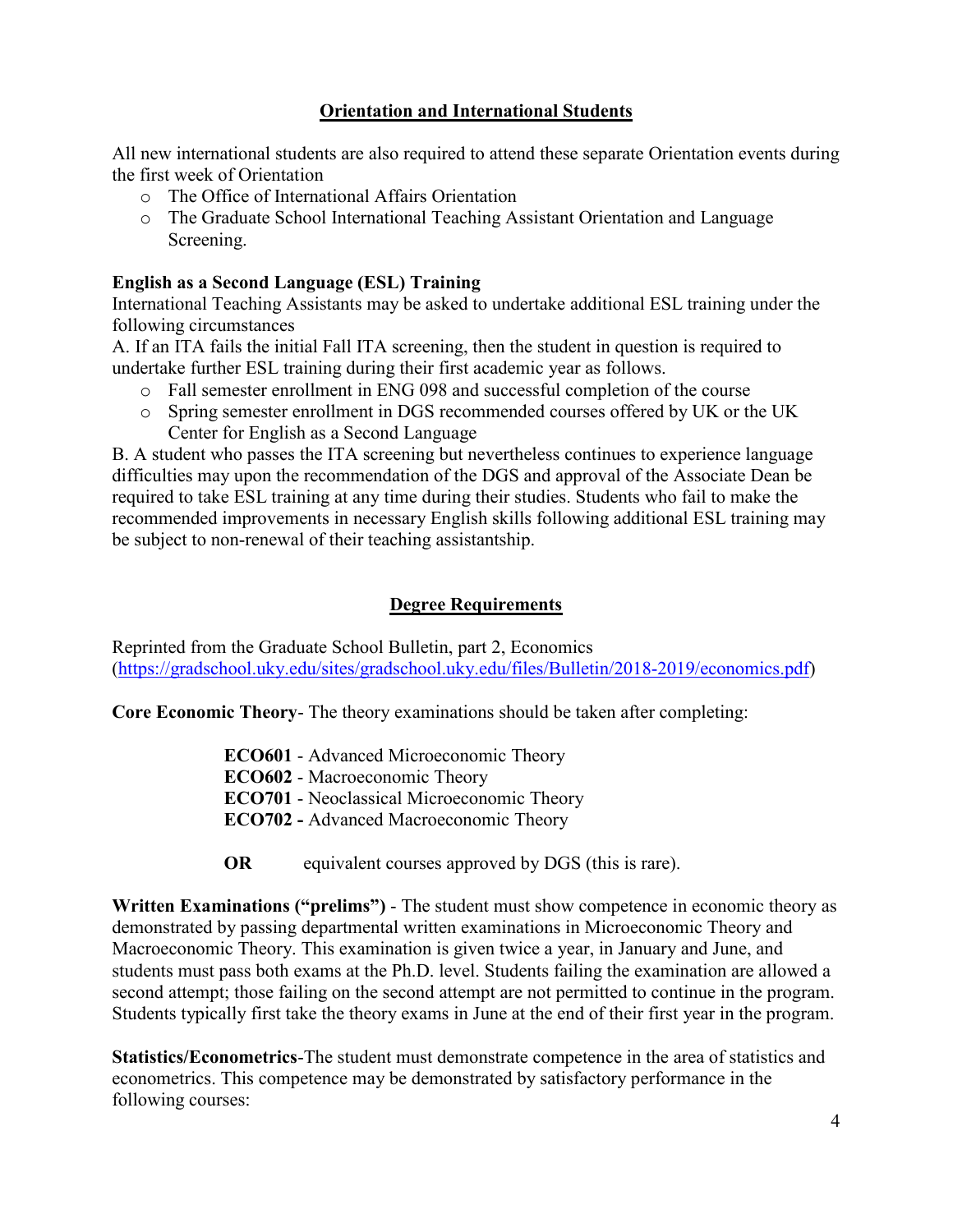**ECO603** - Research Methods and Procedures **ECO703** - Introduction to Econometrics I **ECO706** - Introduction to Econometrics II **ECO707** - Research Seminar in Economics or **ECO 790** - Time Series Analysis **OR** by passing a special examination (this is rare).

#### **Elective Areas:**

All Ph.D. students must choose two fields of study approved by the student's Advisory Committee. Fields are typically offered every other year or as available. The two fields may be chosen from the following:

- Environmental and Health Economics
- Industrial Organization
- International Economics
- Labor Economics
- Macroeconomics and Monetary Economics
- Public Economics

Minimum course preparation for each field shall consist of at least two courses as determined by the student's Advisory Committee. In addition to the chosen fields, the student is encouraged to take elective courses in other areas of economics, such as econometrics or economic theory, or in other disciplines such as Agricultural Economics, Finance, Marketing, Mathematics, or Public Administration. Courses in other disciplines must be approved by the DGS of Economics in order for them to count toward the economics elective requirements.

**Supporting Work:** At least nine hours of supporting course work must be selected. These courses must be approved by the student's Advisory Committee. The supporting work will allow the student to pursue more intensive study of one or both of the two chosen fields, or to pursue courses in other fields of economics.

The supporting work cannot consist of 400 or 500 level courses, ECO610 or ECO611, ECO652, or any of the core courses in economic theory (ECO601, ECO602, ECO701, ECO702, ECO704) or econometrics (ECO703, ECO706). Only three of the nine elective hours can be satisfied by taking ECO797.

**Grades:** A minimum grade point average of 3.0 must be attained in all courses attempted for graduate credit after being admitted to the Graduate School.

Students obtaining more than six quality points below 3.0 will not be allowed to continue in the program.

**Substitutions and Waivers:** To substitute an alternative course for a required core course, the student must present the alternative course material to the instructor of the core course. The core course instructor must certify to the DGS that the courses are equivalent. A student may receive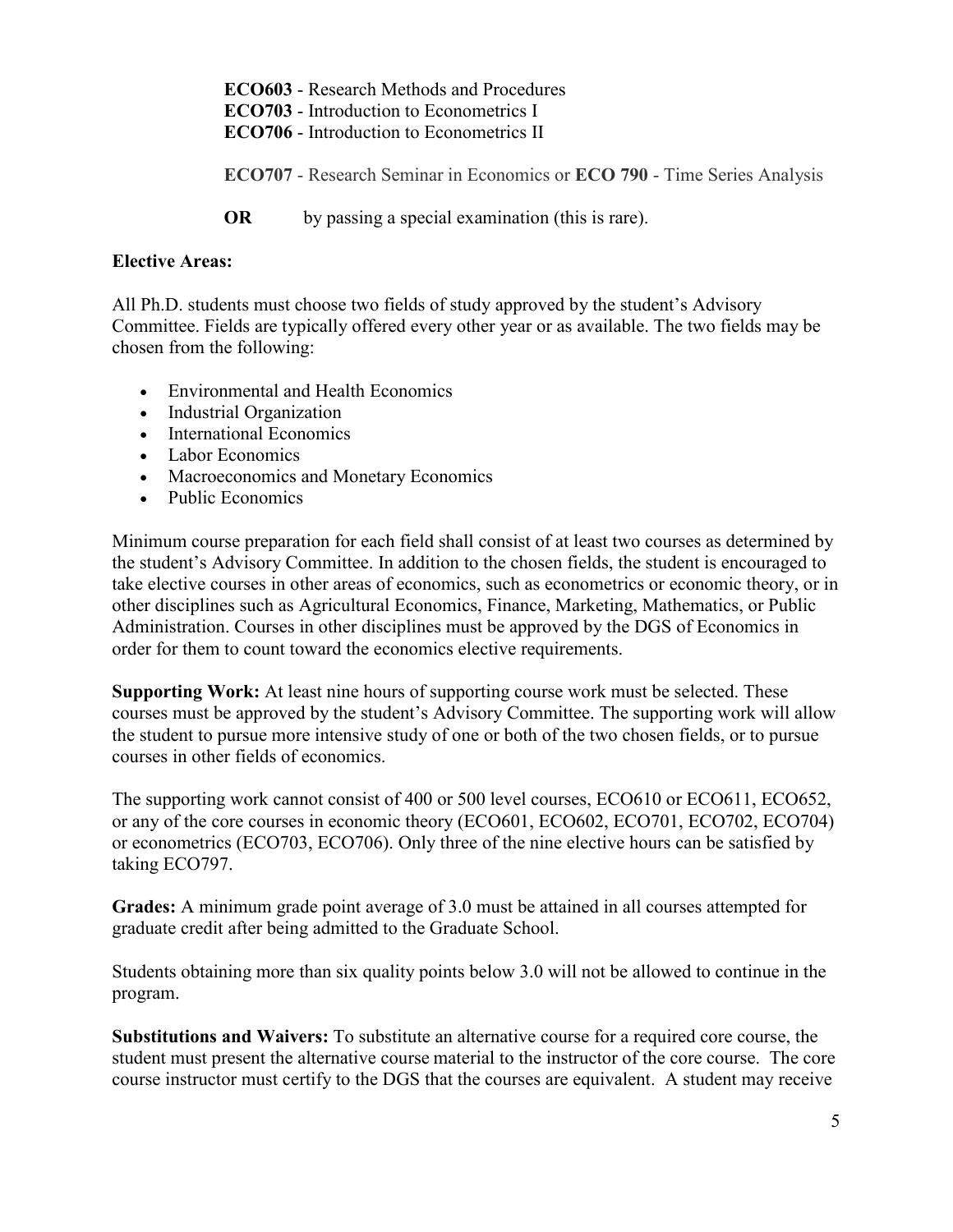a waiver for a particular required course if the student demonstrates to the DGS and Advisory Committee (if already appointed, see below) extensive background in the subject area. When a waiver is granted, the DGS and the student's Advisory Committee usually recommend another course to be taken in substitution for the waived course.

# **Qualifying Examination**

<span id="page-9-0"></span>The qualifying examination in Economics is composed of a written examination in the student's field of concentration and an oral defense of a dissertation proposal.

**Written Examination/Field Exam:** The student must demonstrate competence in their chosen field of economics through passing a comprehensive examination ("field exam"). This examination is given twice a year following the academic year in which the field is offered, at the beginning of the eight-week summer session (June), and, if necessary, at the beginning of the spring semester (January). The written examination is prepared and graded by specialists in the respective fields. In the event that the student fails the examination, the student's Advisory Committee and/or the exam committee determines the conditions which must be met before another examination is given. Two failures to pass the written examination constitute failure of the qualifying examination.

Students typically take the field examination in June after completing their second year in the program.

**Oral examination/Dissertation Proposal:** After the student has passed the written qualifying examination, the Director of Graduate Studies will, on the advice of the Advisory Committee, schedule an oral examination through the Graduate School which will be administered by the Advisory Committee. Each student develops a dissertation proposal with the help of his/her Advisory Committee. The student submits a written, formal dissertation proposal to the Committee for its approval. The examination will ordinarily consist of the presentation and defense of a dissertation proposal.

The student should complete the oral examination prior to the end of the 7th semester in the program.

# **Dissertation Research Residence Credit**

<span id="page-9-1"></span>Upon being advised to schedule his/her Qualifying Examination, in order to receive Dissertation Residence Credit for the semester, a student must formally file the date of the oral portion of the Qualifying Examination with the Graduate School no later than six weeks after the semester begins.

Provided the appropriate paperwork is filed with the Graduate School within the first six weeks, the actual examination may take place at any time, as long as that semester is in session. The results of the qualifying examination are reported to the Dean of The Graduate School and are recorded on the student's transcript. Students anticipating satisfactory completion of the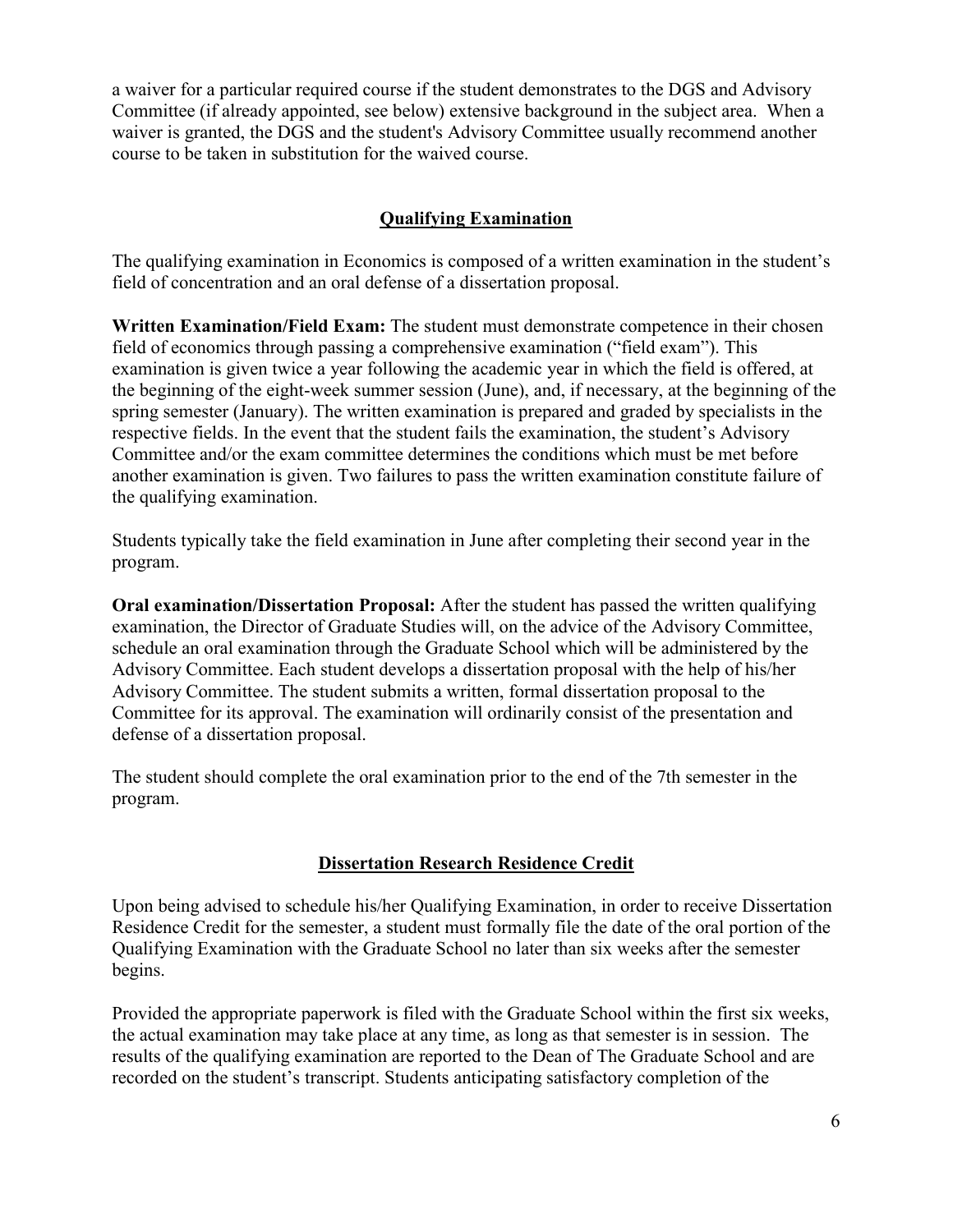Qualifying Examination should advance register for Residence Credit during Priority Registration the preceding semester.

Once the Qualifying Examination is passed successfully, a candidate must register for dissertation residence credit (ECO 767) every semester (Fall & Spring) until they graduate. Tuition for 2 credit hours is assessed each time.

The Advisory Committee will ask the student to prepare an oral defense of this proposal. The defense will be made primarily to the Committee, but other Gatton College faculty members may also participate. Only the Advisory Committee shall vote on the acceptability of the proposal, which must be accepted formally. As noted above, the oral defense of the dissertation proposal constitutes the oral part of the qualifying exam.

# **Advisory Committee**

<span id="page-10-0"></span>Initially, doctoral students are guided and advised by the DGS on matters concerning recommended coursework, research, and academic progress. Subsequently, their Advisory Committee, most particularly their Committee chair ("advisor"), assumes these responsibilities.

Each student is expected to form an Advisory Committee, normally during the third year of study (after passing the field exam). However, students are encouraged to discuss their interests with appropriate faculty members earlier than this; for example, a potential advisor can have helpful insight into supporting classes during the second year, even if the committee has not yet been formed.

Faculty members elect to serve on a student's Advisory Committee at their discretion. The DGS then recommends the composition of the Advisory Committee to the Dean of The Graduate School, and the Committee is formally established. Any revisions to the Committee must be filed with the Graduate School. Please see the Graduate School web page for establishing the formal committee: [Committee Selection Form](https://ris.uky.edu/cfdocs/gs/DoctoralCommittee/Selection_Screen.cfm)

It is the student's responsibility to ensure that the Advisory Committee is formed in a timely manner and that any changes to the committee are filed with the Graduate School as soon as they occur. The advisory committee is typically formed during the third year in the program, and the committee must be formed before the dissertation proposal can be scheduled.

The Advisory Committee consists of a core of at least four members, all of whom must be members of the Graduate Faculty of the University of Kentucky. Constituting the core is the major professor ("advisor") as chair, two other committee members from the Economics Department, and a faculty member from outside the Economics Department. At least three of the four members (including the chair or co-chair) must be full members of the Graduate Faculty (in practice, this means that you cannot have more than one assistant professor on your committee, and an assistant professor cannot be the sole chair, although could be a co-chair). Additional faculty members may also serve on the advisory committee.

Outside Member: The Outside member must be selected from a discipline outside Economics. Business Faculty (Accounting, Finance, Management, and Marketing), Agricultural Economics,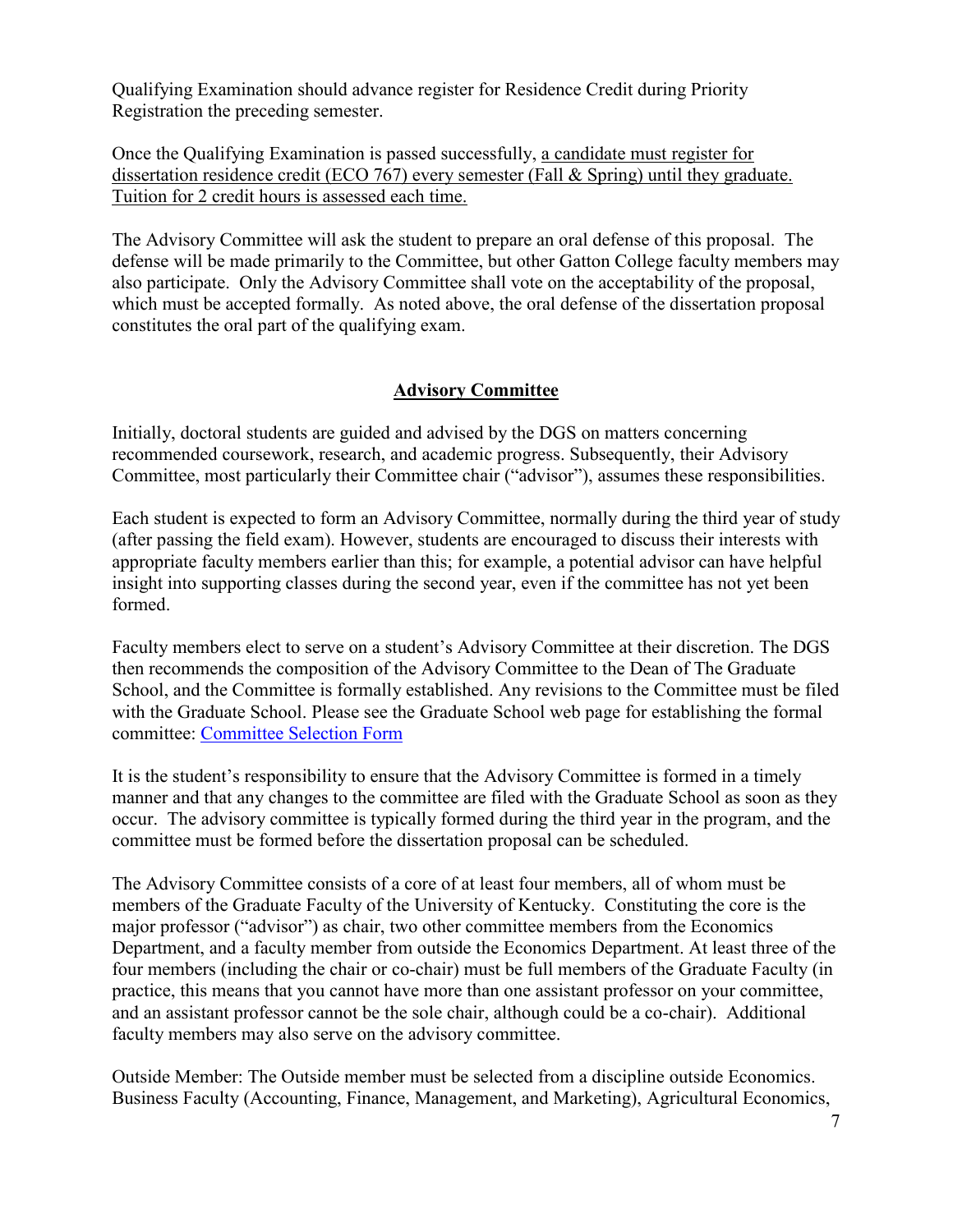Education, Geography, Public Policy, Social Work, and Sociology are examples of disciplines where Graduate Faculty have served as Outside Members for doctoral students in Economics.

In the event that a change in the chair is necessary, the chair of the Advisory Committee and/or the DGS share responsibility for helping the student determine the dissertation director.

# **Ph.D. Dissertation**

<span id="page-11-0"></span>The dissertation will be based on original research on a significant topic. The dissertation will be defended in an oral examination.

# **Oral Defense of the Dissertation**

<span id="page-11-1"></span>The student will be given a final examination to defend the dissertation – the Oral Defense of the Dissertation. The examination may be as comprehensive in the major area as the Committee desires. The Graduate School sets the deadlines for scheduling the defense, you are strongly encouraged to check their website starting the semester before you plan to defend so that you are familiar with these deadlines. See<https://gradschool.uky.edu/key-dates>

The following schedule lists the steps and typical deadlines for setting up a dissertation defense, which is coordinated through the Graduate School:

- 1. A minimum of two months before the final oral defense is to take place The "Notification of Intent to Schedule a Final Doctoral Examination" form with all required signatures should be received in the Graduate School office. The title of the dissertation as well as the dissertation abstract must be included on the form.
- 2. A minimum of two weeks before the final examination is to be given: The "Request for Final Doctoral Examination" with required signatures should be submitted to the Graduate School. The Graduate School will send announcements of the examination date and location to the student and the members of the Advisory Committee. The Advisory Committee Chair will receive the Final Examination Card.
- 3. A maximum of two weeks after administration of the final examination: The signed examination card should be returned to the Office of the Associate Dean from where it is forwarded to the Graduate School. Candidates are not permitted to handle the examination card.
- 4. Within sixty days after the final examination: Electronic copies of the dissertation (ETD) must be submitted to The Graduate School. <https://gradschool.uky.edu/electronic-dissertation-defense>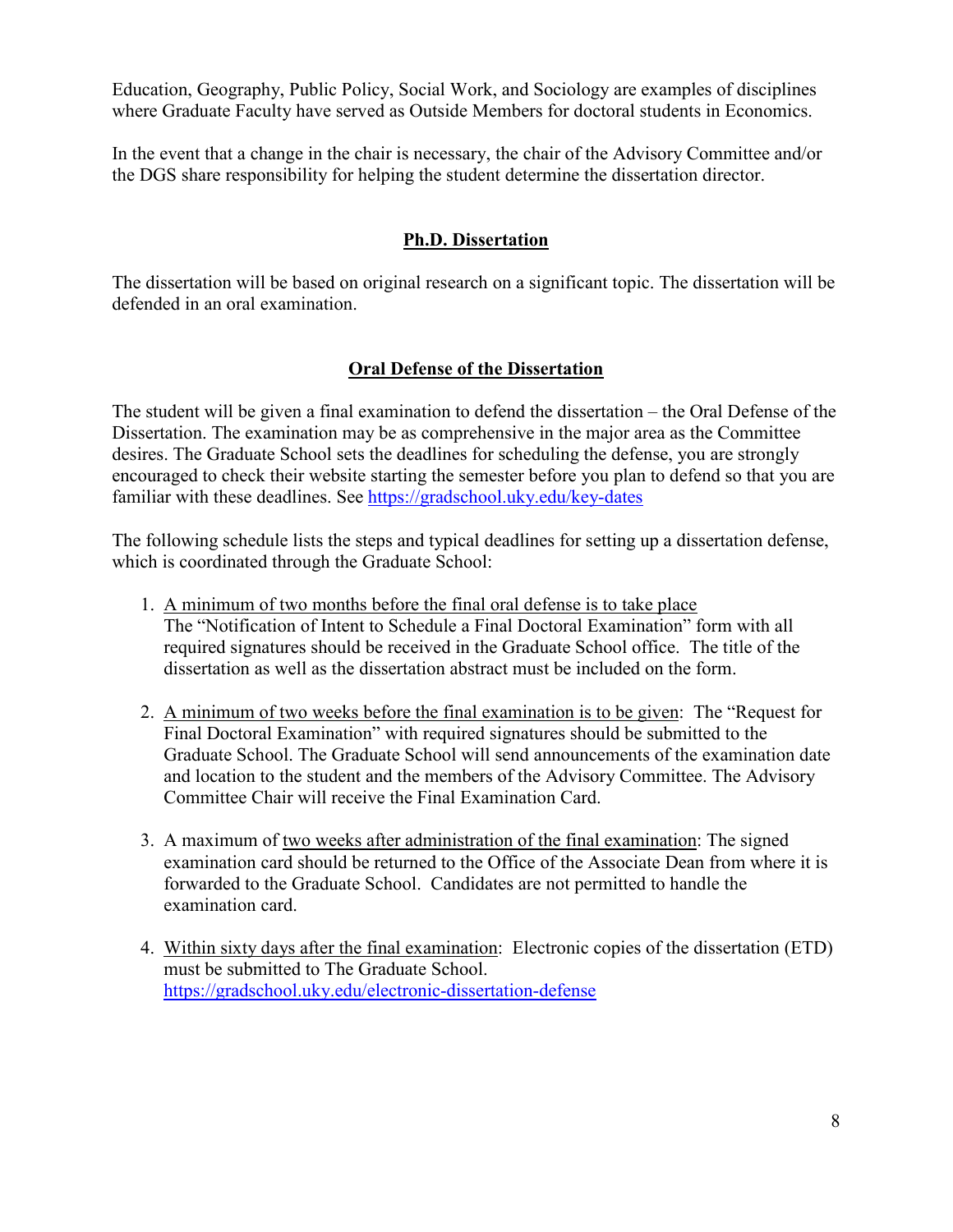# **Dismissal from the Program**

<span id="page-12-0"></span>Doctoral students are held to the highest academic standards. Failure to meet expectations of academic progress can result in dismissal from the program.

#### *Lack of Satisfactory Academic Progress*

University of Kentucky Graduate School regulations indicate that a graduate student who does not maintain at least a 3.0 grade point average will be placed on academic probation for the next semester. If the student fails to attain an increase in his or her grade point average to a 3.0 by the end of the probationary semester, the student will be dismissed from the Graduate School. Note that the University of Kentucky does not assign +/- grades; for graduate courses, letter grades are only A, B, C, and E.  $(A=4.0, B=3.0, C=2.0, E=no \text{ credit})$ 

In addition to Graduate School regulations regarding the maintenance of good academic standing (GPA of at least a 3.0), students in the Ph.D. program in Economics may be dismissed from the program under any one of the following conditions:

A. Students will be dismissed if:

- 1. The student fails the core theory examinations twice.
- 2. The student fails the field examination twice.
- 3. The student fails the qualifying re-examination, following a time extension and reexamination.

B. Students may be dismissed if:

- 1. The student receives more than six credit hours of "C" grades in his/her doctoral program coursework, regardless of the number of offsetting "A" grades (i.e., regardless of overall GPA).
- 2. The student receives an "E" grade in any of his or her Ph.D. coursework.
- 3. The student fails the oral portion of the qualifying exam.
- 4. In the judgment of the student's Advisory Committee, the student is not making satisfactory progress toward the completion of a dissertation, even if the qualifying exam has been passed. The Advisory Committee will meet at least annually to review the student's progress. A majority vote by the Advisory Committee will be needed to recommend dismissal.

# **Appeals Process**

<span id="page-12-1"></span>The student's Advisory Committee Chairperson will notify the Director of Graduate Studies for Economics in writing a recommendation for dismissal, who will then notify the Graduate School of the decision to dismiss the student.

In the event of such a dismissal action, the student has the right to appeal his or her dismissal to the Economics Graduate Studies Committee. The decision of that Committee regarding the dismissal appeal shall be final.

The process outlined above in no way precludes a student from using any other avenues of appeal available within the University (such as the University Ombudsman).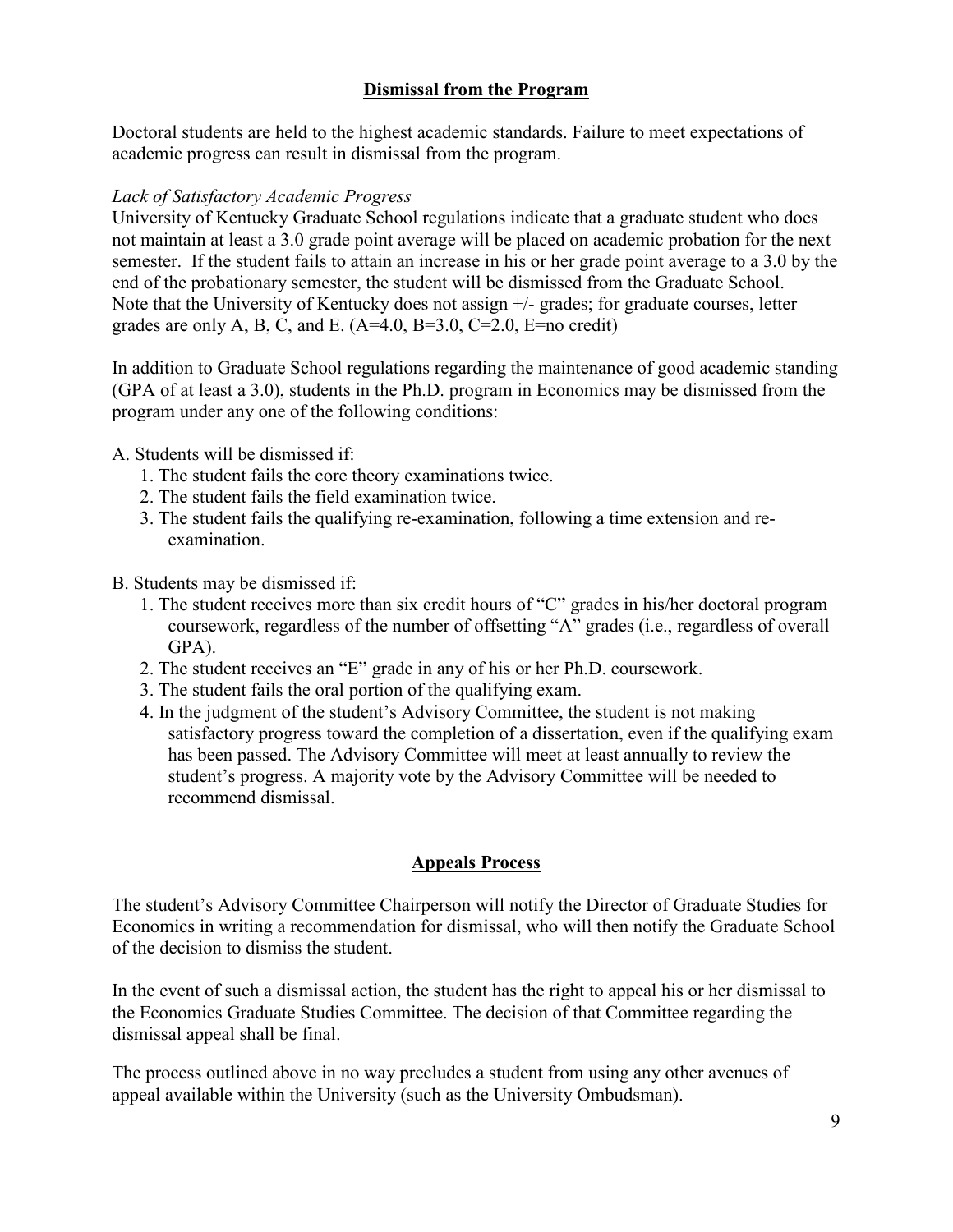# **Time Limit for the Degree and Qualifying Re-examination**

<span id="page-13-0"></span>As stated in the Graduate School Bulletin: All degree requirements for the doctorate must be completed within five years following the semester or summer session in which the candidate successfully completes the qualifying examination, but extensions up to an additional 5 years may be requested for a total of 10 years. Extensions up to 1 year may be approved by the Dean of the Graduate School. Requests for extensions longer than 1 year must be considered by the Graduate Council. All requests should be initiated by the Director of Graduate Studies. If approved, extensions longer than one year will require a retake of the qualifying examination. Failure to pass the re-examination will result in the termination of degree candidacy; a second reexamination is not permitted. Failure to complete all degree requirements within 10 years of initially taking the qualifying examination will also result in the termination of degree candidacy. All pre- and post-qualifying residency requirements must again be met if the student subsequently seeks readmission to the doctoral program.

# **Leave of Absence/Readmission**

<span id="page-13-1"></span>As stated in the Graduate School Bulletin: Enrolled graduate students at the University of Kentucky that sit out for one or more semesters will need to complete a new application and pay the application fee in order to be considered for readmission. In many instances this requirement can be avoided by requesting a "leave of absence." …Procedurally, students should contact their Director of Graduate Studies (DGS) to seek approval for the leave **prior to the beginning of the semester in question.** If approved, the DGS will contact their Graduate School admissions officer who will modify the record accordingly. No more than two consecutive and four total semesters in leave of absence status may be requested. Post-qualifying doctoral students are not eligible for the leave of absence. International students considering a leave of absence are strongly encouraged to discuss their plans with the Office of International Affairs, Department of Immigration Services prior to making a formal request.

# **Academic Rights and Responsibilities of Students**

#### <span id="page-13-2"></span>**Teaching and Research Assistant Rights and Responsibilities:**

Teaching Assistants are advised to consult and follow the policies of teaching and research assistants as outlined by the University of Kentucky Administrative Regulation 5:2 [\(http://www.uky.edu/regs/files/ar/ar5-2.pdf\)](http://www.uky.edu/regs/files/ar/ar5-2.pdf).

Graduate students with full-time Teaching Assistant appointment are expected to work an average of no more than 20 hours per week of work over the assignment period. As indicated in II.B, "Teaching and research assistants are full-time graduate students and should be assigned responsibility requiring no more than fifty (50) percent of their time. Normally for teaching assistants, this would mean service for not more than an average of twenty (20) hours per week including time spent in preparation, classroom and laboratory teaching, grading papers, counseling students, or in any combination of those activities in which teachers are customarily engaged."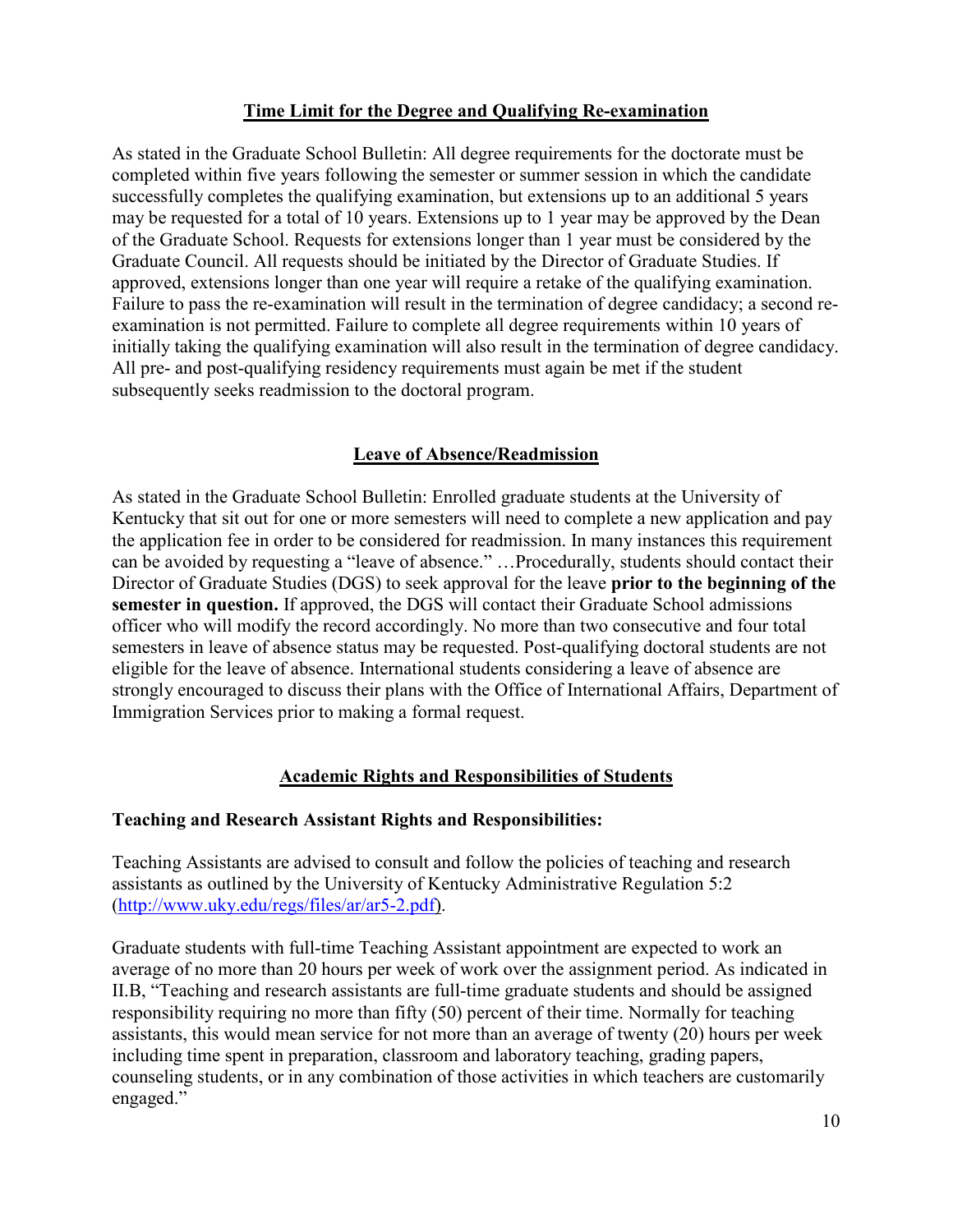At the beginning of the assignment period, faculty members are expected to clearly communicate to the TAs the responsibilities and expectations of the assignment. It is expected that faculty members serve in a mentoring and development capacity for TAs, and as indicated in II.A of Administrative Regulation 5:2, "Teaching assistants shall be carefully supervised and guided in their duties and responsibilities."

# **Student Rights and Responsibilities:**

Doctoral students should thoroughly familiarize themselves with the regulations governing students' rights in the Student Rights and Responsibilities Handbook available online at <https://www.uky.edu/studentconduct/code-student-conduct>

Failure to comply with the regulations as stipulated in the handbook may result in dismissal from the Doctoral Program in Economics.

Two of the most relevant sections are included below, although students are expected to abide by all University regulations.

# *Articles of the Code of Student Conduct:*

- All students shall be free from discrimination on the basis of race, color, religion, sex, marital status, sexual orientation, national origin, age, beliefs, or disability. (See *Governing Regulation XIV.B.1* [http://www.uky.edu/regs/files/gr/gr14.pdf\)](http://www.uky.edu/regs/files/gr/gr14.pdf)
- Students have the right to be free from harassment, including sexual harassment, by UK Employees, and other Students. For purposes of the Code, harassment means conduct so severe, pervasive, and objectively offensive that it substantially interferes with the ability of a person to work, learn, live or participate in, or benefit from services, activities, or privileges provided by UK. Sexual harassment - a form of sex discrimination - includes unwelcome sexual advances, requests for sexual favors, or other verbal or physical actions of a sexual nature when submission to such conduct is made explicitly or implicitly a term or condition of the Student's status in a course, program or activity; or is used as a basis for academic or other decisions affecting such Student; or when such conduct has the purpose or effect of substantially interfering with the Student's academic performance, or creates an intimidating, hostile, or offensive environment. This provision shall not be used to discipline students for speech protected by the First Amendment. (See *Administrative Regulation 6:1* [http://www.uky.edu/regs/files/ar/ar6-](http://www.uky.edu/regs/files/ar/ar6-1.pdf) [1.pdf\)](http://www.uky.edu/regs/files/ar/ar6-1.pdf)

Some FAQs from the University:<https://www.uky.edu/eeo/faqs>

# **Article 6.3 Academic Offenses and Procedures**

Students shall not plagiarize, cheat, or falsify or misuse academic records (US: 3/7/88: 3/20/89)

# *6.3.1 Plagiarism*

All academic work, written or otherwise, submitted by students to their instructors or other academic supervisors, is expected to be the result of their own thought, research, or self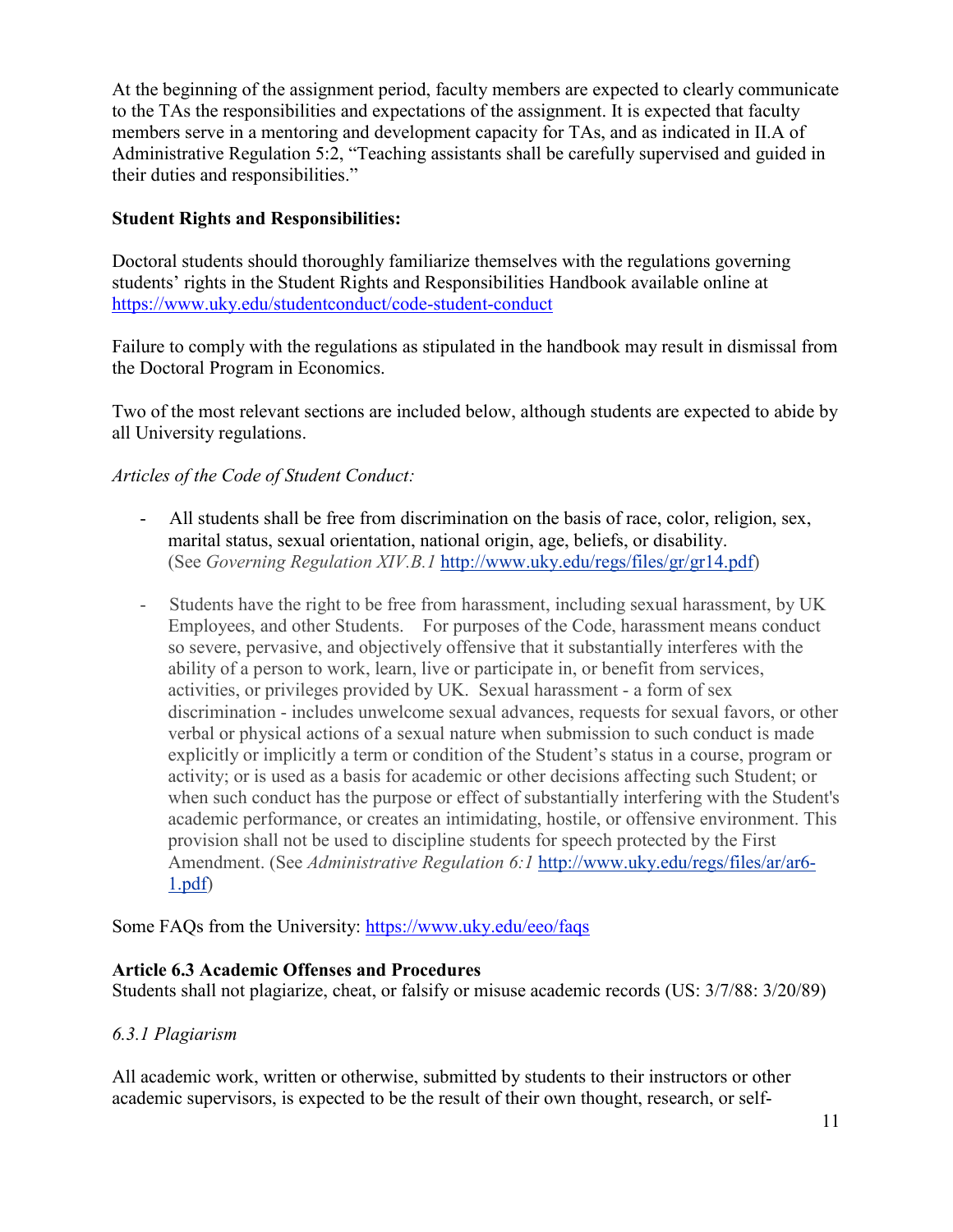expression. In cases where students feel unsure about a question of plagiarism involving their work, they are obliged to consult their instructors on the matter before submission.

When students submit work purporting to be their own, but which in any way borrows ideas, organization, wording or content from another source without appropriate acknowledgment of the fact, the students are guilty of plagiarism.

Plagiarism includes reproducing someone else's work (including, but not limited to a published article, a book, a website, computer code, or a paper from a friend) without clear attribution. Plagiarism also includes the practice of employing or allowing another person to alter or revise the work which a student submits as his/her own, whoever that other person may be, except under specific circumstances (e.g. Writing Center review, peer review) allowed by the Instructor of Record or that person's designee. Plagiarism may also include double submission, selfplagiarism, or unauthorized resubmission of one's own work, as defined by the instructor.

Students may discuss assignments among themselves or with an instructor or tutor, except where prohibited by the Instructor of Record (e.g. individual take-home exams). However, the actual work must be done by the student, and the student alone, unless collaboration is allowed by the Instructor of Record (e.g. group projects). When a student's assignment involves research in outside sources or information, the student must carefully acknowledge exactly what, where and how he/she has employed them. If the words of someone else are used, the student must put quotation marks around the passage in question and add an appropriate indication of its origin. Making simple changes while leaving the organization, content and phraseology intact is plagiaristic. However, nothing in these *Rules* shall apply to those ideas which are so generally and freely circulated as to be a part of the public domain.

# *6.3.2. Cheating*

Cheating is defined by its general usage. It includes, but is not limited to, the wrongfully giving, taking, or presenting any information or material by a student with the intent of aiding himself/herself or another on any academic work which is considered in any way in the determination of the final grade. The fact that a student could not have benefited from an action is not by itself proof that the action does not constitute cheating. Any question of definition shall be referred to the University Appeals Board

# *6.3.3. Falsification or Misuse of Academic Records (US: 3/20/89)*

Maintaining the integrity, accuracy, and appropriate privacy of student academic records is an essential administrative function of the University and a basic protection of all students. Accordingly, the actual or attempted falsification, theft, misrepresentation or other alteration or misuse of any official academic record of the University, specifically including knowingly having unauthorized access to such records or the unauthorized disclosure of information contained in such records, is a serious academic offense. As used in this context, "academic record" includes all paper and electronic versions of the partial or complete permanent academic record, all official and unofficial academic transcripts, application documents and admission credentials, and all academic record transaction documents. The minimum sanction for falsification, including the omission of information, or attempted falsification or other misuse of academic records as described in this section is suspension for one semester.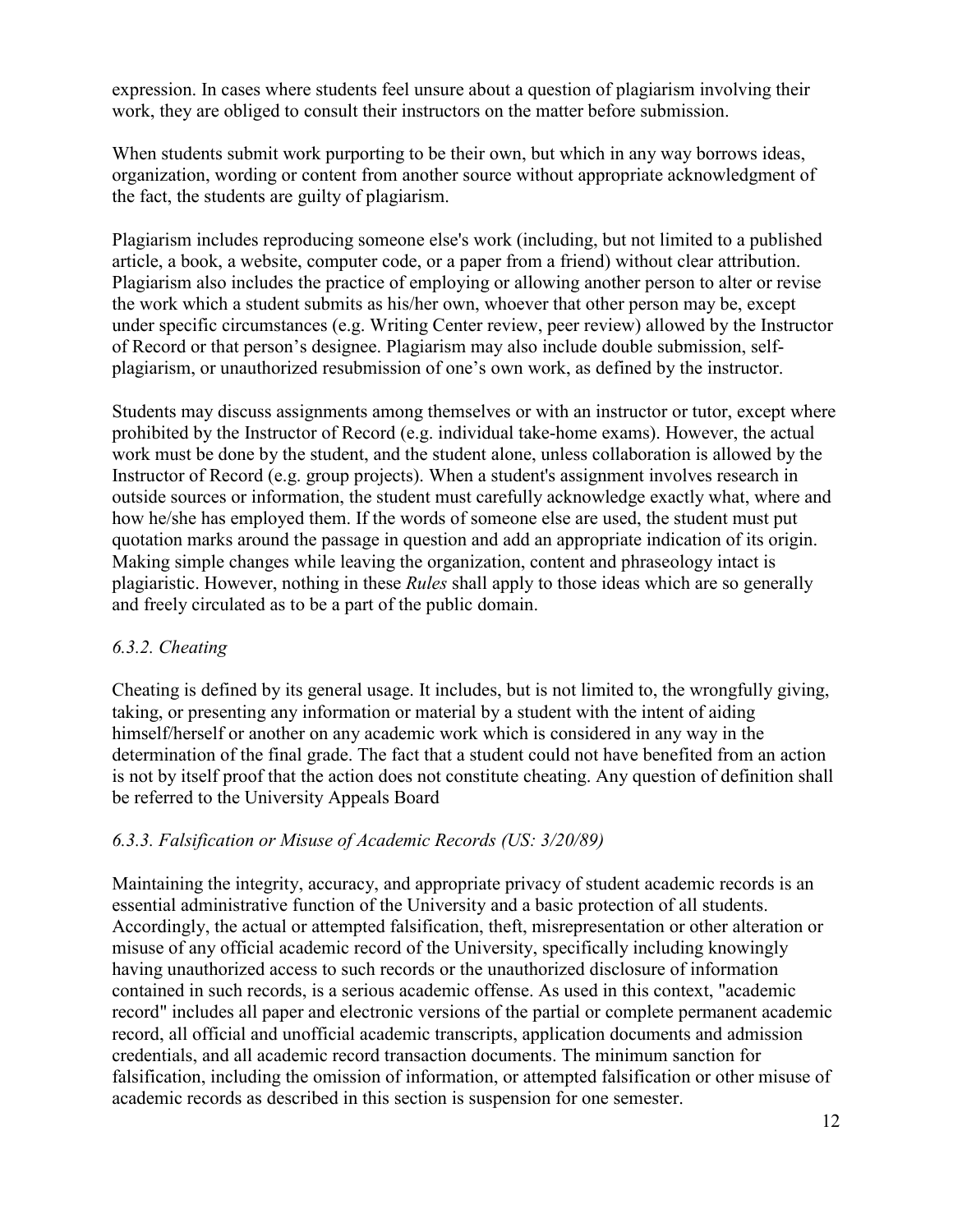# **Financial Assistance**

<span id="page-16-0"></span>Qualified students may be awarded financial assistance through the Economics Department of the College of Business and Economics and The Graduate School. The majority of doctoral students receive financial assistance in the form of Teaching or Research Assistantships. Assistantship continuations are contingent upon demonstration of satisfactory academic progress in the program and satisfactory performance of assistantship responsibilities. For first-year students, this includes satisfactory completion of coursework. For second-year students, this includes continued satisfactory completion of coursework, and passing the theory "prelim" exams. For third-year students, this includes continued satisfactory completion of coursework, passing both the theory and field portion of the qualifying exam. For fourth-year students this includes continued satisfactory completion of coursework, passing both the theory and field portion of the qualifying exam, and passing the oral portion of the qualifying exam. After passing the qualifying exam, students must continue to make progress on their dissertation research by presenting this research in public formats including, but not limited to the distribution of draft research papers or chapters, presentation of research in departmental seminars, or presentation of research at professional conferences.

Teaching Assistantships: The College of Business and Economics awards a number of teaching assistantships each year. New students are notified of their assistantship by an award letter issued at the time of admission. Continuing students receive notification of continuation of their assistantship for the following academic year by March 1 of the preceding academic year. Students generally teach two sections of an introductory level course in their major area.

Research Assistantships: Research assistants work with a professor on a research project. Also offered through the College, research assistantships typically provide comparable stipends to the teaching assistantships. An award letter is issued at the time of the appointment to the research assistantship.

#### **Termination of Financial Support due to Unsatisfactory Performance of Assistantship Duties**

<span id="page-16-2"></span><span id="page-16-1"></span>As Graduate Assistants are regarded as employees of the University of Kentucky, they are expected to perform the duties assigned by their academic unit head, other administrative unit or research center director in return for the compensation they receive. These responsibilities are outlined in more detail in the contracts.

# **Graduate Student assignment expectations**

- 1. Full time graduate assistants are expected to devote up to 20 hours a week to their assigned duties, half time assistants up to 10 hours a week.
- 2. Perform their duties in a timely and prompt fashion.
- 3. Meet all deadlines as required or requested.
- 4. Report regularly to faculty supervisors.
- 5. Implement any recommendations they receive on performance improvement.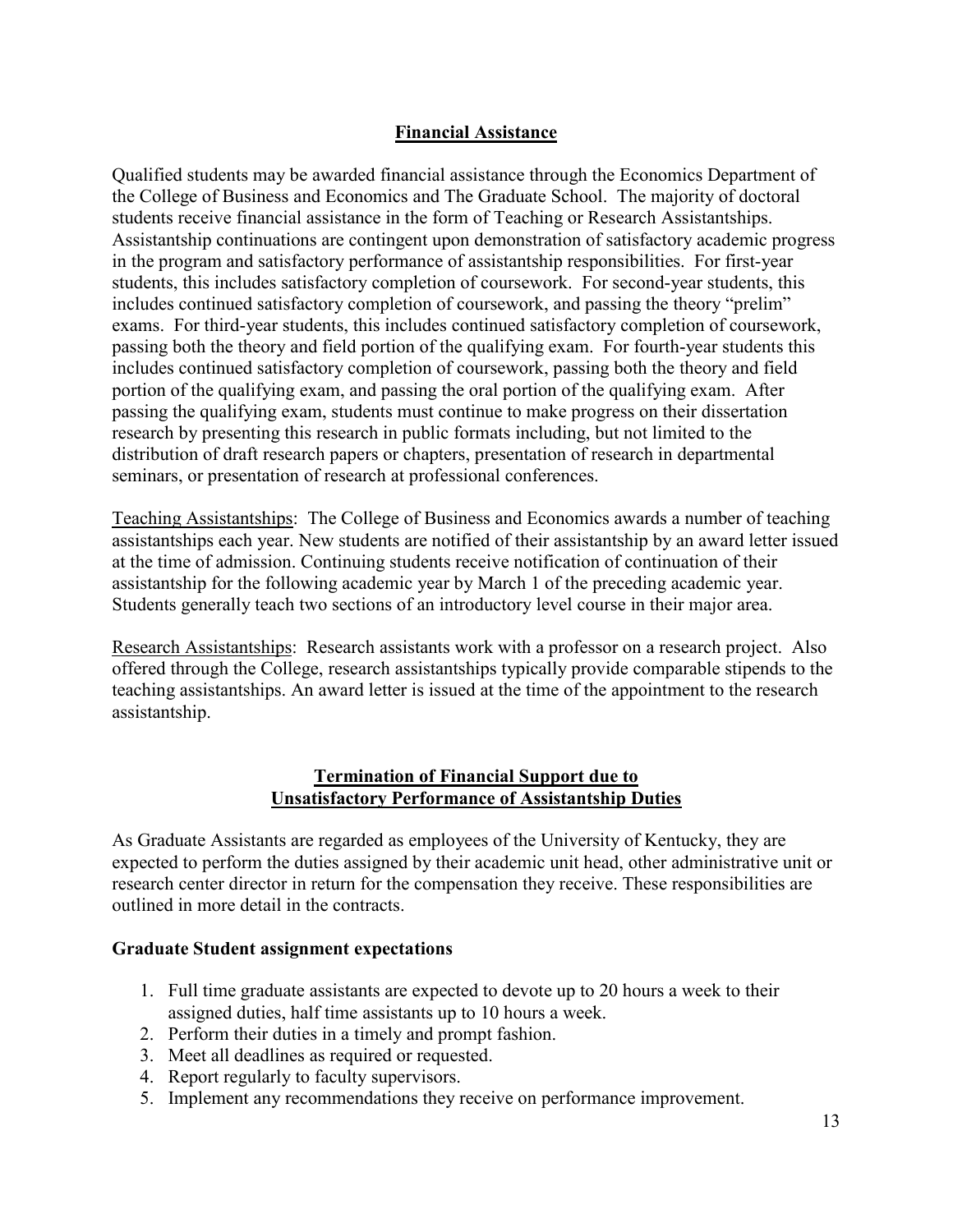- 6. In case of sudden illness, an emergency or an unavoidable absence, graduate assistants are expected to inform their faculty supervisor and their DGS in as timely manner as possible.
- 7. In the event of a planned short-term temporary absence, assistants are expected to apply for leave of absence from their faculty supervisor at least ten days in advance of the anticipated absence.
- 8. If an assistant needs to be absent for a semester then leave of absence must be requested and approved the semester before the anticipated absence.

Graduate Assistants who fail to meet any of these expectations are, upon review of the unsatisfactory performance by the supervisor, DGS, Department Chair, and the associate dean, subject to

- Withdrawal of their assistantship during the academic year
- Non-renewal of the assistantship in subsequent years
- Having to reapply for admission to the program

# **Additional Financial Support**

<span id="page-17-0"></span>The Graduate School website maintains a list of fellowship opportunities, both through the University and more general:<https://gradschool.uky.edu/fellowships>

There are additional fellowships available through the Gatton College. The Director of Graduate Studies, together with the Graduate Studies Committee, nominates suitably qualified individuals for these fellowships.

# **Other Support**

For advanced doctoral students, the Graduate School also offers a limited range of support funding for research expenses and presentations at professional conferences and meetings.

College funds for dissertation research support are also available once a student has successfully defended the dissertation proposal. Application for such support is made through the Office of the Associate Dean.

# **Placement**

<span id="page-17-1"></span>Faculty members actively assist students in obtaining employment. During the fall of the year that a candidate enters the job market, the DGS and the student's advisor provide additional guidelines about the application process: identifying appropriate job openings, finalizing the job market paper, requesting recommendation letters, and the application process. In addition, students typically present their job market paper to faculty and students in the department, and participate in mock interviews with faculty members.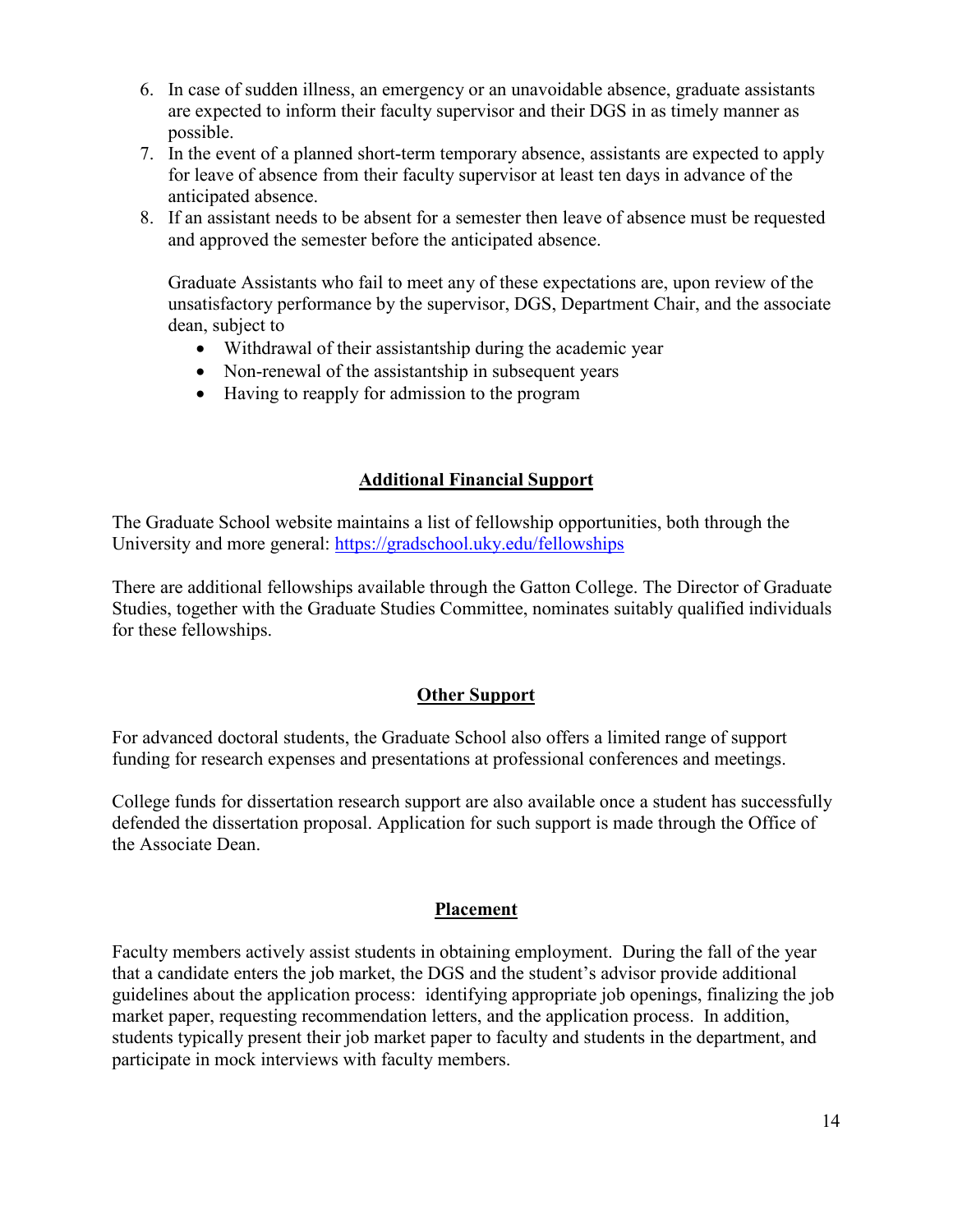# **APPENDIX I: Students' Survival Guide**

<span id="page-18-0"></span>By James P. Ziliak, Gatton Endowed Chair in Microeconomics Director, Center for Poverty Research Chair, Department of Economics University of Kentucky (as written for the 2001-2002 University of Oregon Graduate Student Handbook)

# **Year 1: Surviving the Core**

The first year of graduate school is both exciting and intense. It is a period where many lifelong friendships are established because of the shared experience of the first-year coursework. For many incoming students with liberal arts backgrounds, the first year is often challenging because of the mathematical and analytical rigor of the class material, which at times seems quite distant from the intuitive approach found in most undergraduate courses. This material is designed to establish a common language used by the professional economist, regardless of their ultimate area of expertise.

#### *What Are The Qualifying Exams?*

The examinations in microeconomic and macroeconomic theory are an opportunity for the student to reflect on the many new concepts encountered during the first year, and to bring them together in a cohesive fashion. The material for each exam typically is taken from the coursework covered during the academic year. However, as a key objective of the Core is to help engender methods of analyzing complex economic problems, questions not directly from the courses are a distinct possibility. The questions are designed to test your ability to use the techniques covered in the core courses, and also your ability to apply those techniques to model solutions to problems that are new to you.

#### *Tips On Preparing For The Qualifying Exams*

- Stay on top of your coursework. This includes not only obvious things like attending your classes and doing homework, but also going a step beyond such as forming study groups to work on problems related, but not identical, to those assigned by the instructor. If you fall behind for a few days it is very difficult to catch up because of the wealth of new material that is delivered with each lecture. Remember, one of the goals of the first year is create a toolkit for future use in your research and teaching, and this needs constant attention.
- Review previous coursework at regular intervals. For example during the second semester it is beneficial to periodically review what was covered in the first semester.
- $\Box$  Obtain copies of previous exams to help gauge the scope and content of tests administered to previous cohorts. Also, seek advice from fellow graduate students who passed the exams and are now in the second year and beyond.
- Think like an economist!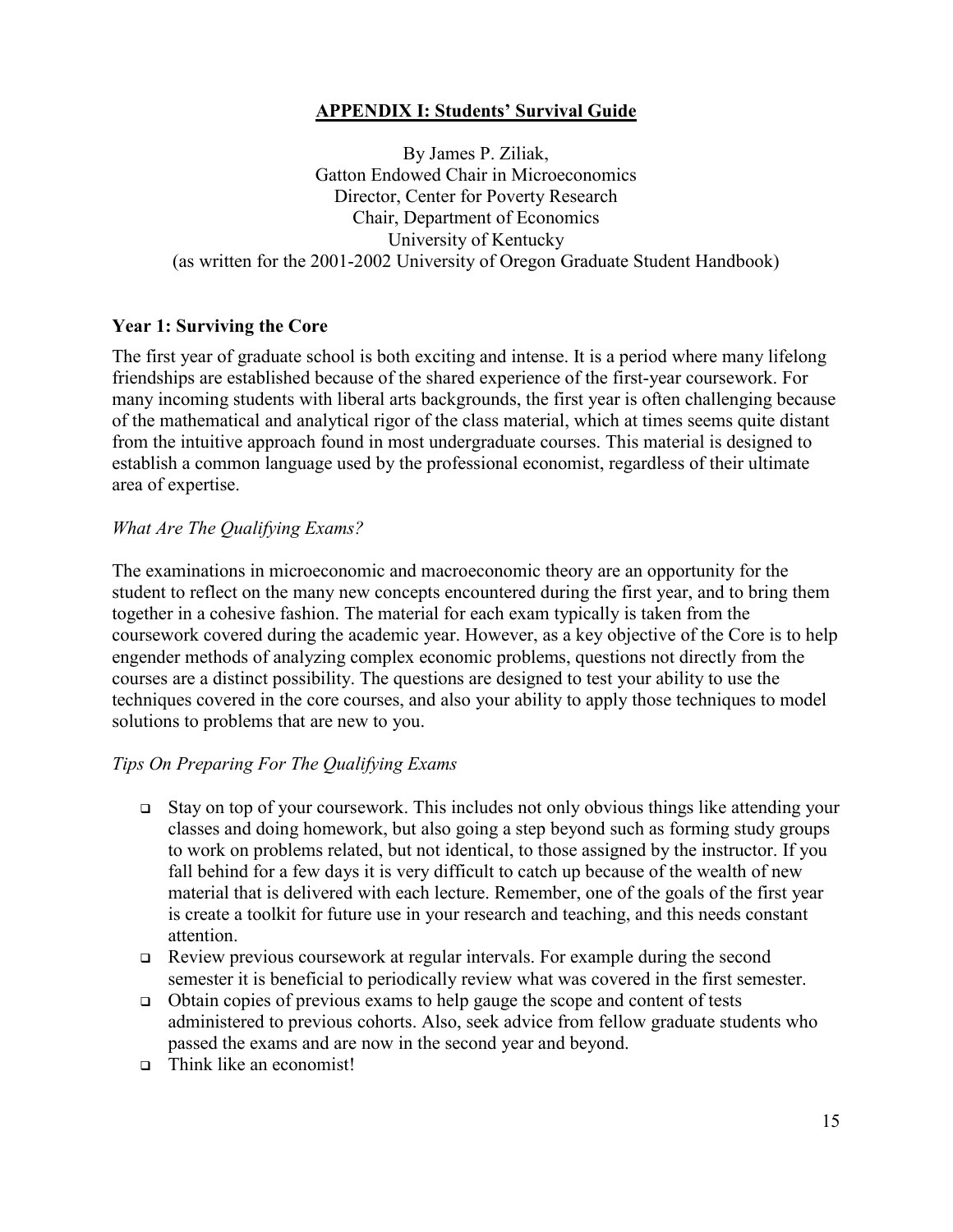#### *Other Helpful Hints For The First Year*

- $\Box$  A good teaching record at all levels of instruction is a very important part of your overall performance as a graduate student, regardless of whether or not you ultimately end up in academia.
- Set realistic work habits, and make sure to use the resources around you, including fellow students in the form of study groups. In addition, while trying to keep distractions at a minimum, a well-balanced approach is to your work is healthy so you want to make sure to 'blow off steam' periodically by taking advantage of the nearby amenities.

#### **Year Two: Finding Your Comparative Advantage**

Congratulations on passing the Core! You've demonstrated competency in the fundamental tools of being a professional economist, and are now in a position to create your own path for graduate studies. Some students know exactly the fields in which they wish to specialize in prior to entering graduate school and plow ahead with their planned course of study in the second year, but for many others fog covers the pathway and thus they spend the second year searching for fields of specialization. One of the finest ways to help in the transition is to browse professional publications as well as the popular press. For example, journals such as the *Journal of Economic Perspectives* and the *Journal of Economic Literature* offer survey papers across a variety of fields that are accessible to a wide audience. Examining a broad range of topics and the methods employed to address the issues will help you understand your own preferences and skills.

Another resource at your fingertips is the extensive departmental-wide seminar series. The department brings in speakers from around the country and world to present their latest research—it's a great way to see research in action!

# *Field Paper*

The field paper is a huge step for many students because it is often the first foray into original research. As such it can be fraught with anxiety. This is natural, and like the Core, is a shared experience with your peers. It is important to realize that **the field paper is not a dissertation prospectus**. Instead, in lieu of field-specific examinations, the field paper is designed to demonstrate your competency to conduct research in one of your fields of interest. It often lays the groundwork for a more advanced treatment of the topic in your dissertation, but there is no necessary connection between the field paper and dissertation.

Here are a few tips about writing the field paper:

- Choose to specialize in an area for which you have a demonstrated passion. Academic research should not be viewed as drudgery, but rather an avenue to advance scientific knowledge. This process is made much easier if you care deeply about your areas of specialization, not only the topics but also the research methodology.
- $\Box$  Make liberal use of online literature databases while scoping out topics in which you are potentially interested. These resources can give you a feel for the literature and the main "players" long before you actually hit the library.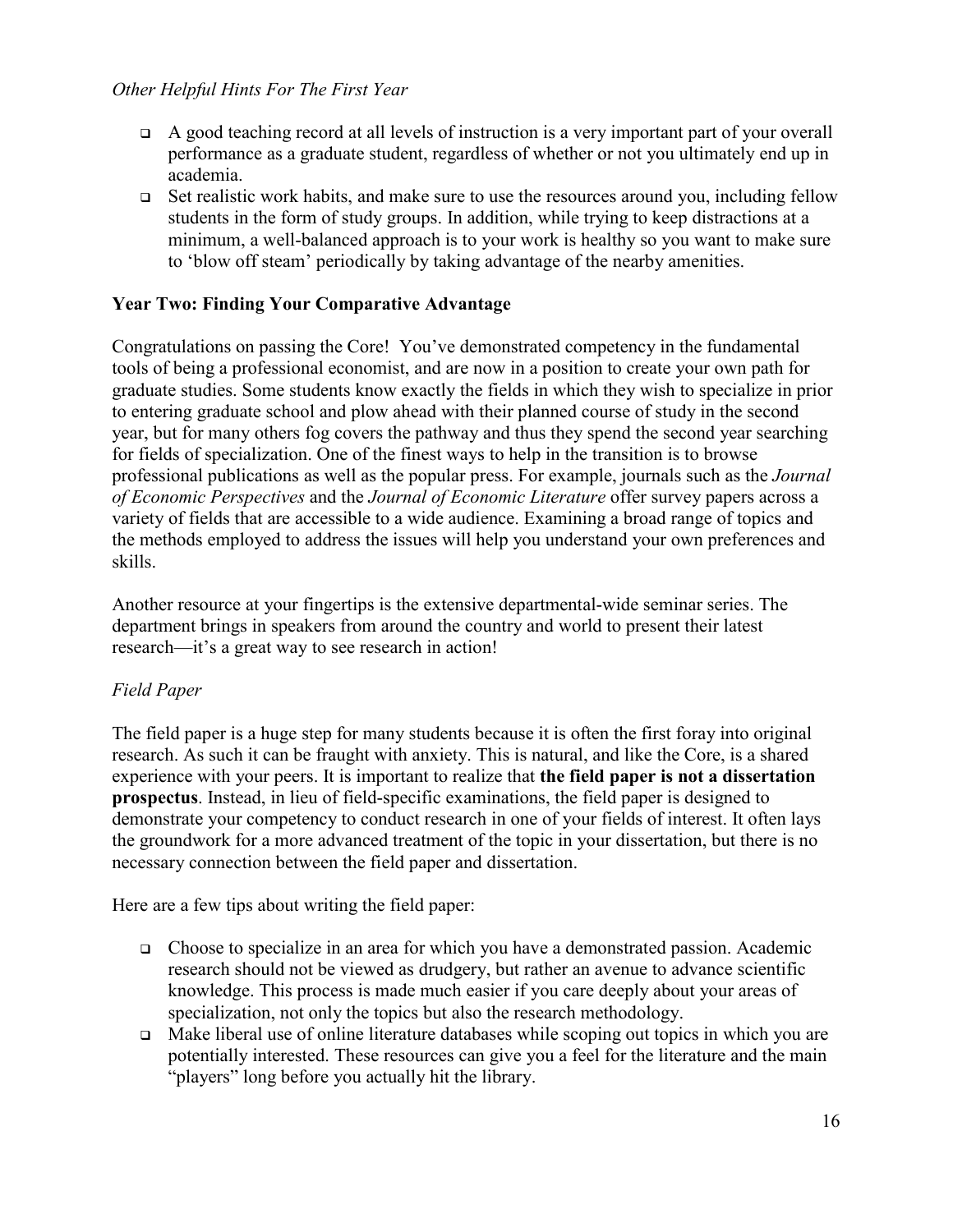- Attend departmental seminars throughout your second year to witness first hand how research is conducted and presented. In addition you should check online the library regularly with the explicit intention of "surfing" through journals for ideas.
- $\Box$  Choose an advisor that is the best match for you. You should consider not only the advisor's area of specialization but also whether you are likely to have a good working relationship. Again, this advisor may or may not turn out to be your dissertation advisor; however, the field paper is likely to take around six months or so to complete so you want to find an advisor that is most likely to help you attain your goals.
- Focus, focus, focus! You are unlikely to turn the profession on its head with your field paper, so focusing on one topic or a select few and exploring them in detail often turns out to be a fruitful way to proceed.

# *Basic Protocol For Good Working Relations With Your Advisor*

Respect your advisor's time. Most faculty view advising as an extension of their teaching and research responsibilities, and thus embrace the opportunity to advise students. At the same time it is a privilege and not a right to be advised by a faculty member. Academics are an idiosyncratic lot, and thus you should have a discussion upfront with your advisor regarding the parameters of your working relationship. However, most prefer that students:

- □ come prepared for every meeting. For example, 'parking' in their office for extended periods while fumbling around for papers, ideas, etc… is generally frowned upon.
- $\Box$  respect their office hours and/or appointment times. Some may have an open door policy, but others may not. Make sure to find this out early in the relationship.
- $\Box$  do not expect faculty (necessarily) to come looking for you at regular intervals to check on your progress. Students sometimes procrastinate about checking in with their advisors because they feel that they do not have enough to show for their last week(s) of progress. It is sometimes better to admit that you are mired and ask for a nudge in the appropriate direction, rather than to assume that "a miracle will soon occur and everything will fall into place so I report to my advisor with a fait accompli".
- follow generally accepted rules regarding format and structure of the field paper. This includes separate sections of title page, abstract, introduction, background/literature review, model, data (if applicable), results, conclusion, references, figures, and tables. Simple things like stapling the paper, and not turning in papers with coffee stains or that have been trampled by the family pet, etc…can go a long way. **Remember, what you submit to your committee is a reflection of you!**

# *Preparing A Literature Review*

While the details of the field paper content differ across the faculty most require some review of the literature. The following tips are highly instructive:

- $\Box$  Use all modern resources available for conducting your initial triage of the broader literature in order to narrow down your topic to a tractable size.
- What are the main ideas and contributions that form the core of the literature?
- □ Which papers are most important?
- □ Have there been controversies and how have they been resolved?
- $\Box$  What are common mistakes and/or assumptions made by the papers?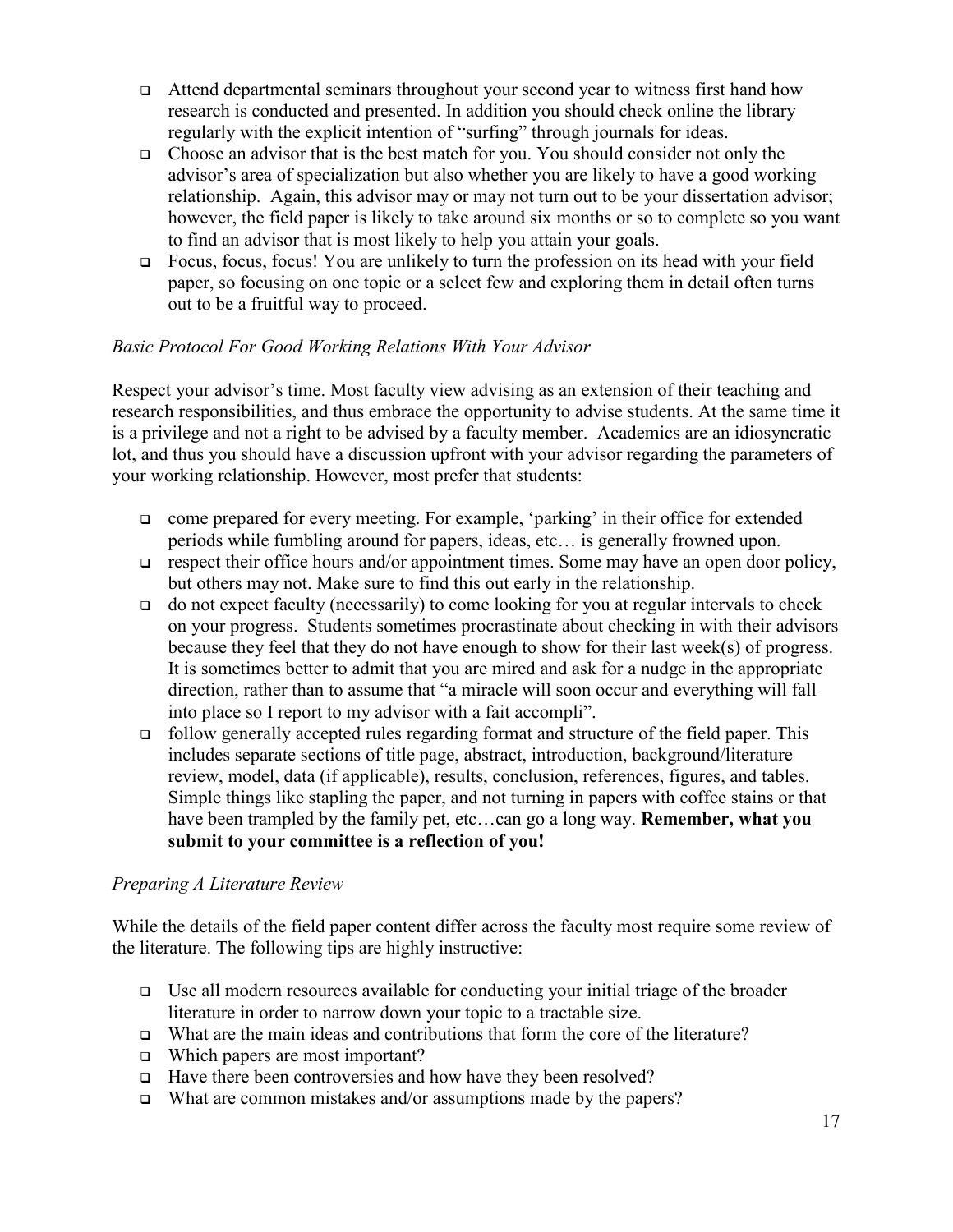- $\Box$  What are the current deficiencies and unresolved issues as you see them?
- $\Box$  Are there important connections to other topics?
- $\Box$  Has the emphasis been more empirical or theoretical? Why?

#### **Year Three: In Search Of An Idea**

The third year of graduate studies is a period of transition from coursework and the field paper to the dissertation. It is also not uncommon for the student to complete any remaining coursework requirements. Because of this there is less likely to be a 'typical plan of study' as in the first two years.

In addition to course and research responsibilities, most of our students have the opportunity to teach one or more courses. This is a fundamental part of your development as a professional economist as it offers the chance to bring your knowledge of economics to bear in front of an untrained audience.

#### *Dissertation Proposal*

The focal point of the third year of study is coming up with a topic for your dissertation. Is this easy? No. Is it impossible? No again. For some the field paper flows nicely into a topic for the dissertation, while for others the correlation is near zero (rarely negative though). Choosing your thesis chair (and committee) is much more important than choosing your field committee, both because the stakes are higher and because the process is longer. Once you have settled on a chairperson, he/she will offer guidance on filling out the remainder of your committee.

Advice is cheap (like this User's Guide) and economists feel especially compelled to dole out advice even when it is not requested. In the case of the prospectus, though, seeking out advice from a variety of sources is especially important. David Levine, an economist in the Haas School of Business at the University of California-Berkeley, has a web page devoted to 'cheap advice' [\(http://faculty.haas.berkeley.edu/levine/cheap\\_advice.html\)](http://faculty.haas.berkeley.edu/levine/cheap_advice.html) and offers the following tips for writing a dissertation:

- "Hints for finding paper topics: Choosing a paper topic requires balancing the importance and feasibility of the topic. Feasibility involves tractability for theoretical research, and data availability for empirical research. I recommend creating a number of one-page paper proposals, each with a topic sentence and data source. There are several heuristics for finding researchable paper topics. One way is to list three or four papers you like. This list may hint at the style, political point of view, level of abstraction, and methods that are appropriate for you. Other paper ideas are motivated by bad research, not good: find statements by policy-makers, analysts and journalists that make you angry, and find data sets to address the issue. When studying for exams, keep a list of stupid things you read to return to during the dissertation stage. Don't be afraid of normal science: repeating in a longitudinal data set what others have done only in the cross section. Some paper ideas are data-driven: read codebooks from a variety of data sets and see if certain questions spark ideas or tests of theories you find interesting. For every paper you read, think what else you would have done with that dataset or methodology.
- $\Box$  Write a paper, not a dissertation. A dissertation can be a daunting prospect. If possible, focus on a 25-page paper with a clear one-sentence topic. If you like this paper, then it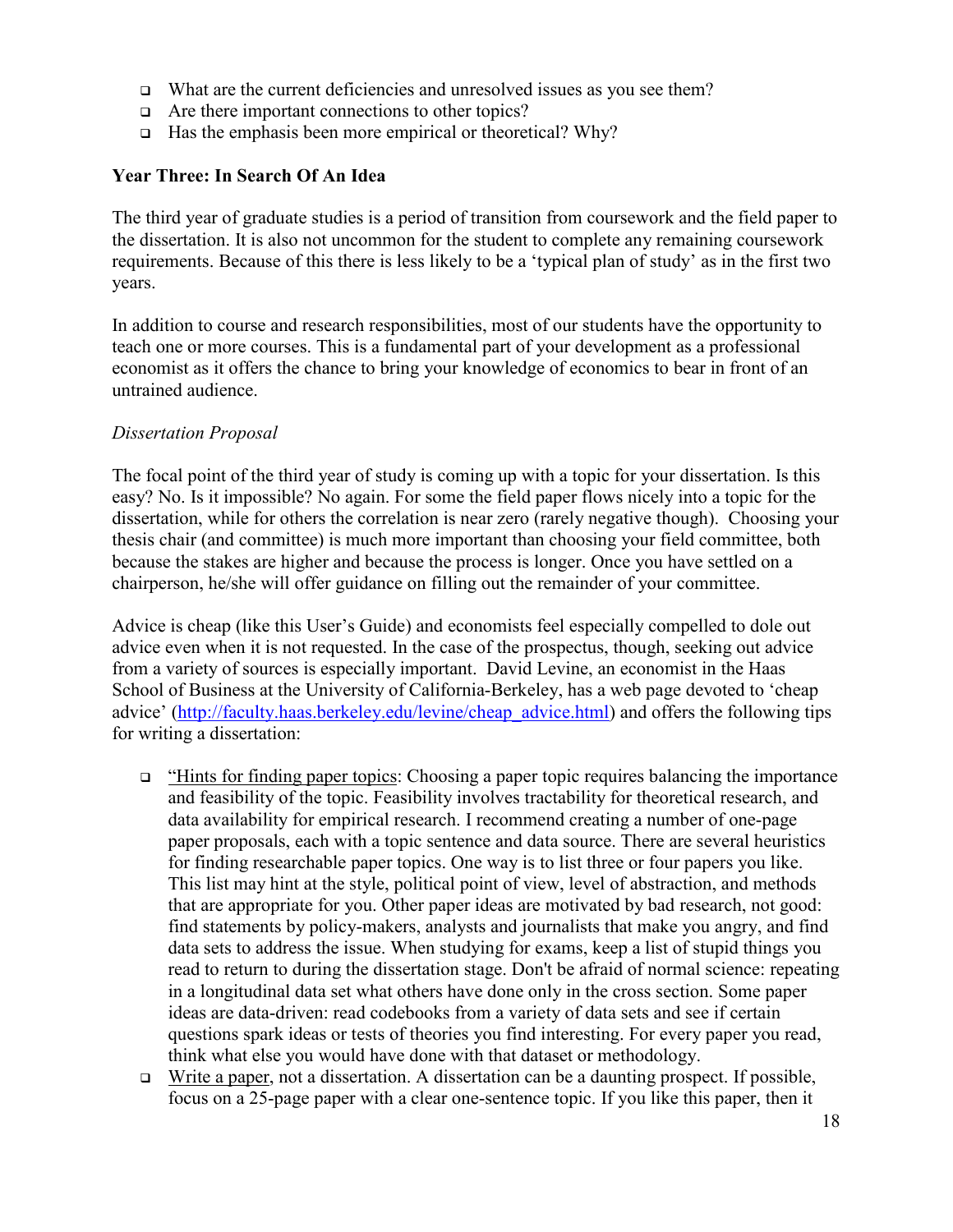can become the basis of a dissertation. I promise you that just about any topic can grow to 150 pages; nearly all topics students first choose are WAY too broad.

- $\Box$  A dissertation is any stack of papers with three signatures on the top sheet. Paul Samuelson's dissertation was modestly entitled Foundations of Economics. It lived up to that title, and remains a classic to this day. I initially felt that my dissertation should be, if not that good, at least vaguely comparable in the sense of answering one of the Big Questions. Do not fall prey, as I did, to the "magnum opus fallacy". A dissertation should be normal science that certifies your competency. Save the big thoughts in a file, and get finished! Write an opus when you are a professor, and are being paid for it. Meanwhile, negotiate the smallest useful chunk of the Big Project with your dissertation advisers, and do that single piece of research.
- $\Box$  A dissertation group is essential. Having folks to bounce your ideas off of at an early stage is irreplaceable. The members of your dissertation group do not need to have similar fields; any smart person will be useful at each stage of a project, from vague ideas through research design, and write up. All you need are people who are willing to listen to raw ideas, and willing to read first "pre-drafts" of chapters."

Intelligent people may quibble with some of the details offered by Professor Levine, but the general thrust is right on target. Hone in on a topic, narrow it down into something manageable, write a paper, and build it into a dissertation. Importantly, don't forget to choose a topic that is fun and exciting to you! (It is a rare Ph.D. student who can get through a dissertation without being somewhat bored by the topic at the end. If you begin with anything less than great enthusiasm, it will be difficult to survive the inevitable downward trend.)

Some ultimately choose a different path whereby instead of a single topic the dissertation is composed of two or three essays. The essays may or may not be directly related to one another these are issues to be negotiated with the chair of your thesis committee—but offer the advantage of being 'journal' ready.

# **Year Four: The Dissertation and Job Hunting**

Your attention at this stage of graduate schooling should be devoted to the execution of the doctoral dissertation and the search for gainful employment. At times the process of the dissertation can seem a grind because most students have never devoted so much time and energy to complete one project in their lives. The process can be assisted greatly by being organized in your thoughts, maintaining a regular work schedule (whether it is 8am-5pm or 11pm-8am—the point is to establish a consistent pattern), and maintaining open and regular channels of communication with your committee chair. It is easy to get distracted by other matters and to wander aimlessly at times—the key is to focus on completing the dissertation, and to jealously protect your research time.

# *When Is The Dissertation Complete?*

The dissertation is considered completed when your chair and committee say so. Again there is sizable variation across the faculty in terms of how much detail is contained in the dissertation, but if there is good communication between the student and committee there should be no 'surprises' as to the thesis requirements. Once the chair and committee agree that it is near completion **the student is expected to**: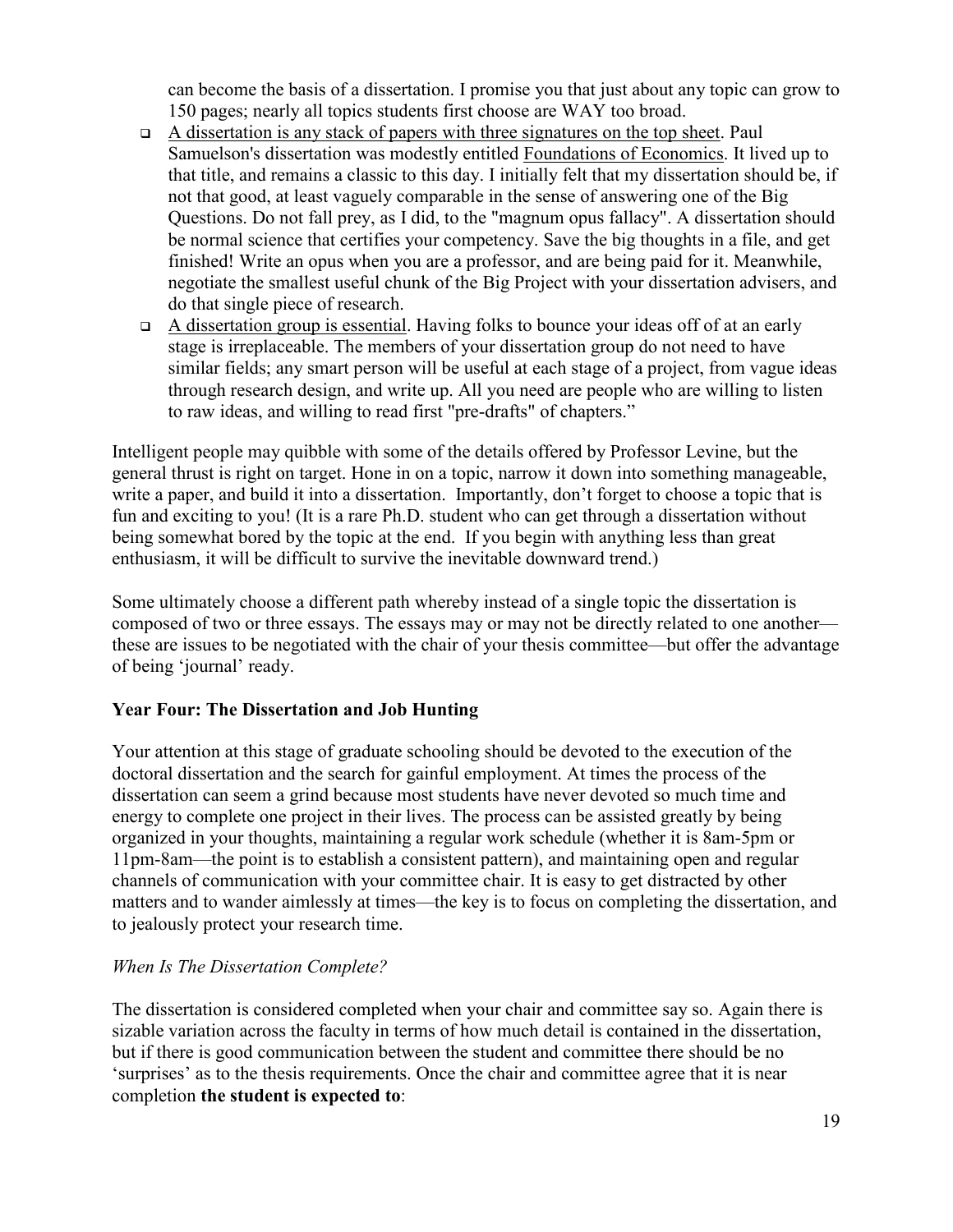- $\Box$  set up a date to defend the dissertation. This date must accommodate the schedule of the committee, be open to all faculty in Economics, and conform to the university academic calendar.
- $\Box$  obtain a form that is to be signed by all committee members stating that the student is ready to defend. A copy of the final draft of the dissertation must be turned in to all committee members at least two weeks prior to the defense, and you must check with each advisor as to how far in advance they require the prospectus prior to signing the form.
- □ send a gentle reminder to your committee a couple of days prior to your defense, and make sure you show up to defend the prospectus on the date assigned.
- $\Box$  submit the final draft to the graduate school to make sure it conforms to university policies such as formatting.

# *Job Hunting*

Most students enter the job market after defending the dissertation defense, but prior to final completion of the dissertation. The jobs that our graduates seek span the spectrum available research-oriented universities, research organizations and institutions, teaching-oriented universities and colleges, and private-sector concerns. The primary job market for economists takes place once a year at the Allied Social Sciences Association (ASSA) meetings, which are typically held during the first week of January. However, many tasks must be completed prior to the meetings. Below is a timeline of tips for those going on the job market.

In September the student should:

- □ Complete a job market paper (or papers).
- $\Box$  Verify with your advisor on your job readiness. You need his/her approval first, then the approval of your committee (who will likely write letters of recommendation).
- □ Attend the department-sponsored job-market meeting.
- $\Box$  Write vitae and sample cover letters, and show them to your advisors.
- Get letters of recommendation. Allow at least one month's lead time for letters. Provide your recommenders with a copy of your vitae, teaching evaluations, and a brief statement about your professional goals.
- □ Get a room and a plane ticket to the ASSA meetings. Purchase whatever attire is necessary to dress and appear in a business-like fashion.

In October and November the student should:

- Go through the *Job Openings for Economists* (JOE), which is the primary advertising outlet (see [https://www.aeaweb.org/joe/\)](https://www.aeaweb.org/joe/), and perhaps also the *Chronicles of Higher Education*. Make lists of the jobs you are interested in and go through the list with your thesis chair.
- Give a seminar to the faculty based on your job-market paper, and follow up with as many members of the audience as possible for feedback about your talk—not only the substance, but also the style. It is invaluable to get constructive comments from those "inhouse" who know your background and are concerned about your job-market success. Better to hone your paper(s) among 'family' than among 'strangers'!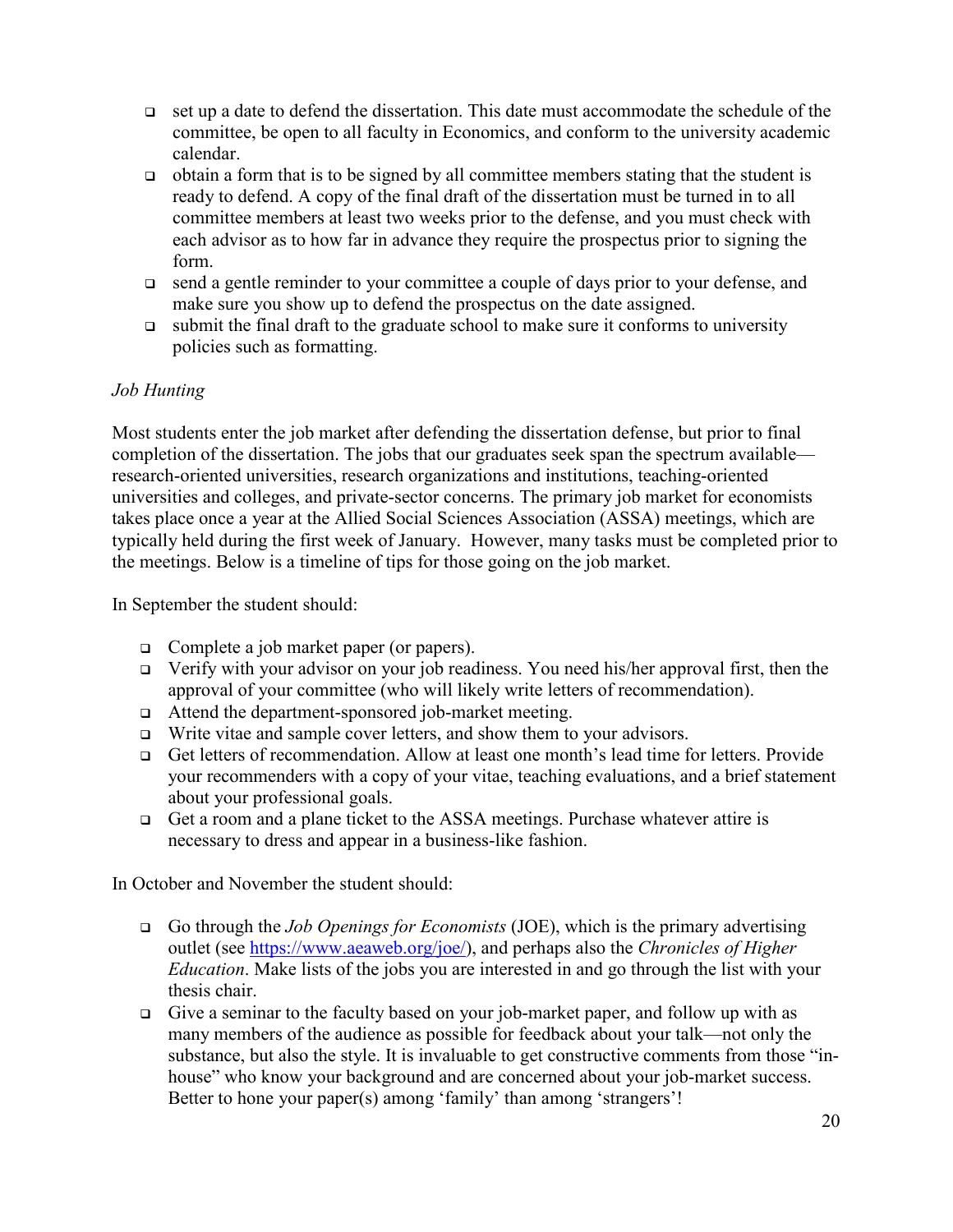- $\Box$  Send out packets with a letter of introduction, vitae, research paper, transcript, and teaching evaluations.
- Wait for people to call and schedule interviews with you at the meetings. Some years, not much will happen until the last minute. Be sure to clear your social/travel calendar so that you are available to receive calls and schedule appointments.

In late November/early December the student should:

□ Contact our DGS to arrange practice interviews with faculty.

In January the student should:

- Go to the ASSA interviews, talk about your work, teaching, ask about their school. (Don't start your spiel with "My dissertation is about…". Instead, say "My current research focuses on…". Talk as though you already had a couple of years of experience in the kind of job you are looking for. If you want to be an assistant professor somewhere, for example, observe how assistant professors conduct themselves and take notes.)
- Wait for them to call you back and schedule a fly-out.
- $\Box$  Fly to the school, talk to the faculty, go out to dinner, give your talk, and possibly teach a class. Try very hard not to get sick during this period. Get enough sleep, and take your vitamins (or whatever else seems to work for you).
- $\Box$  Send a note to the department head and/or search-committee chair thanking them for the visit.
- $\Box$  Wait for them to offer you the job. Once you get your first fly-out, it is permissible to drop an email to other nearby prospects letting them know that you will be in the area, since X is flying you out, in case they are planning to invite you for an interview.

Additional details regarding certain aspects of the job hunt include:

**Q** Letters:

You will need 3 letters of recommendation. Your advisor is a must, and committee members usually write the other letters, but you should consult with your advisor regarding who would compose your best set of references. Don't hesitate to ask people what sort of letter they feel they will be able to write for you, in particular whether they will recommend you for research, teaching jobs, etc.

In general the letters play to the strengths of the individual student (i.e. research, teaching, level of collegiality) and frequently are tailored to the job under consideration. With few exceptions, the letters will discuss your dissertation. The writer will summarize it, explain how it relates to the literature, explain how important it is and why, and possibly speculate where they think you will get it published. Aside from the dissertation the letters discuss your teaching, work ethic, coursework performance, etc… For teaching-oriented positions the letter writer will often focus heavily on your teaching experience and performance.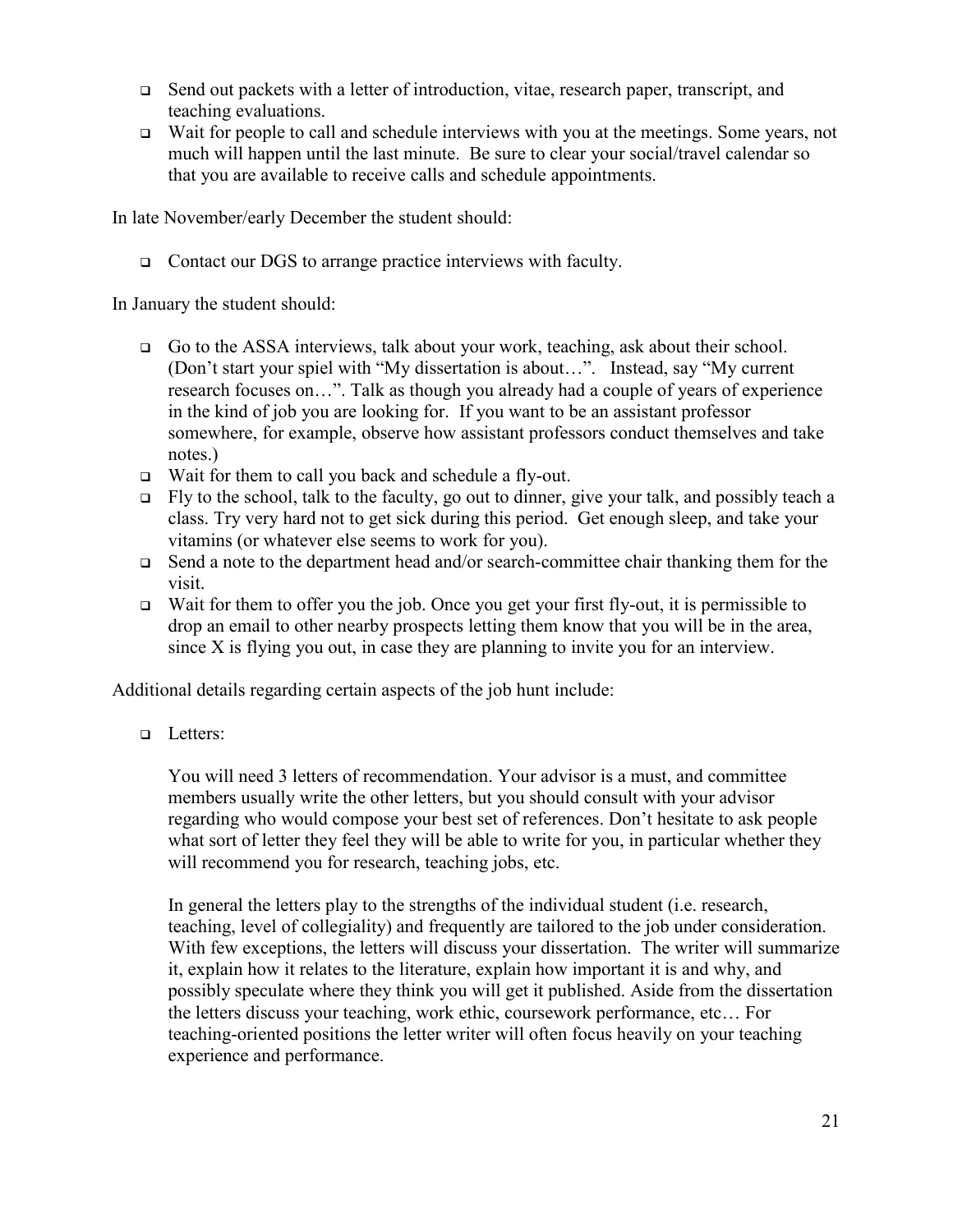The key to getting good letters, and promptly, is to provide the writers with a copy of your vitae and of your paper(s), the sooner the better. In addition, providing a copy of your teaching evaluations and a short personal statement of your professional goals is very helpful. You should also be prepared to discuss with them why you think the work is important, how it fits with the literature, etc… Your job is to make it easy for people to write you a good letter.

#### □ Packets:

Your packet will contain your vita, transcripts, and paper(s) and a letter from you. Go over your vita and letter with your advisor, make sure it contains info about your research, lists all your teaching, mentions future research and teaching interests, and so on.

You should probably prepare different cover letters, for different types of jobs. For example, one letter might emphasize teaching, and another might emphasize research. The teaching letter should probably include something about your philosophy of teaching. For jobs that you really, really want, go to that department's website and personalize your letter.

You will want to include info on how to contact you on your vita (e.g. phone, email, etc).

#### Interviews:

Register for the ASSA meetings, and get a hotel room. Try to get a room at one of the main hotels, or near them. The job market typically starts a day before the meetings, so plan on arriving early. Get tickets soon, before they are expensive. Remember, the lifecycle hypothesis was written with you in mind. Getting a job is expensive. You may not get reimbursed for fly backs for months. Start applying for those credit cards now.

In mid to late December people will contact you to set up interviews at the meetings. These typically last 30 minutes. There will be 2 to 6 faculty sitting in a hotel room. They'll introduce themselves, chat w/ you for a minute, and then ask you about your work. You'll give a 5-15 minute spiel about your dissertation and why it's interesting. Maybe they will interrupt, maybe not. Then you'll get questions about what research you are planning next, about teaching, and so on. At the end, you get a chance to ask them questions about what the town is like, how serious the undergrads are, and so on. (Strangely, asking about salary at this point is bad form, even among economists.) This part of the interview is quite important. If they fly you out they are spending a lot of money and time. If they offer you a job, they can't offer it to anyone else for the week or so that they give you to think about it. You want to convince them at the interview that you are really interested in this job, and that if they end up making you an offer you will be considering the job seriously. Assuming it's true, of course.

In early December practice interviews will be set up by the DGS, where you meet with a few faculty members and talk about your research, teaching, future plans, etc. These are modeled after the interviews at the ASSA meetings. They are very important; indeed, we expect you to show up in your interview clothes!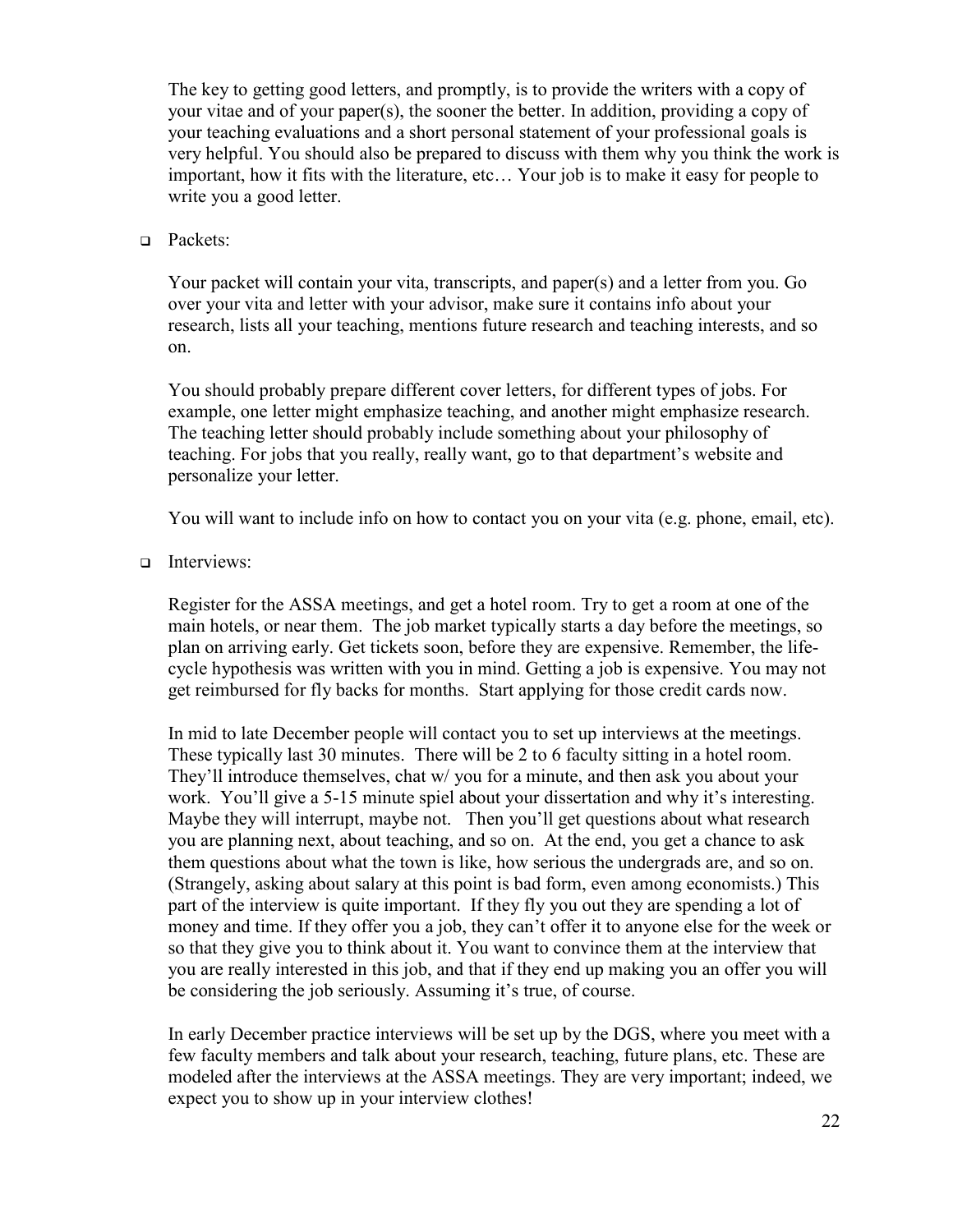#### □ Fly-backs:

Anytime from right after the meetings to March people will call you to schedule flybacks. Typically, you will meet w/ faculty individually, give a talk to the faculty based on your job-market paper, and, if it's a teaching school, maybe teach a class to the undergraduates.

It is essential that you practice your job market talk and interviewing. Schedule a department seminar, and before that set up practice talks with each other.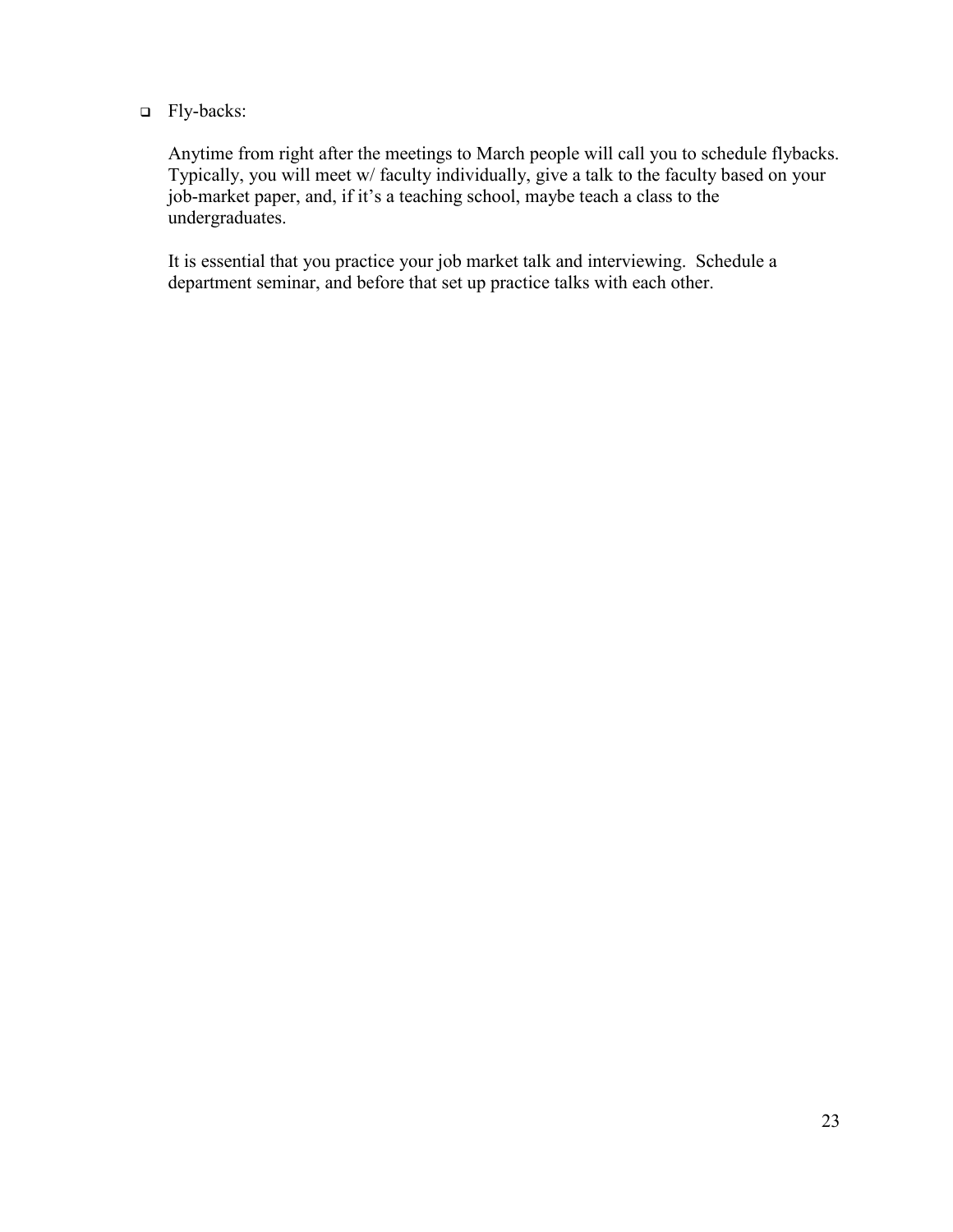#### <span id="page-27-0"></span>**APPENDIX II: How to Choose A Thesis Advisor**

By Michael C. Loui Associate Dean of the Graduate College Professor of Electrical and Computer Engineering University of Illinois at Urbana-Champaign

> February 5, 1997 Revised January 24, 2004

Choosing a thesis advisor is the most important decision of your life--perhaps more important than choosing a spouse--because your choice affects everything you will do in your career. Indeed, choosing an advisor is similar to getting married: it is making a long-term commitment. Unlike marriage, however, a good advising relationship should end successfully within a few years. Also, unlike husband and wife, the advisor and student do not start as equals. At first, the relationship is essentially an apprenticeship. But although you start as an apprentice, ideally, you should end as a colleague.

As you consider which professor might serve as an advisor, you should first formulate your goals in undertaking thesis research. A thesis demonstrates your ability to make an original, significant contribution to the corpus of human knowledge. Through your thesis project, you develop skills useful in any career: critical reading of the scholarly or scientific literature, formulation and solution of a problem, clear written and oral communication of the results. Furthermore, you learn the practices of a particular scholarly community: theoretical frameworks and experimental paradigms, publication processes, and standards of professional behavior. You learn how to present a paper at a seminar or a conference, and how to give and receive criticism.

You should seek a thesis advisor who can help you meet your goals, and whose working style is compatible with yours. Here are some specific steps that you can take to find an advisor.

**Take a course with a potential advisor, possibly individual study**. In an individual study course, you can learn about the professor's working style, with a limited, one semester commitment between you and the professor. The individual study course might involve directed reading, with the goal of producing a survey article that could serve as the basis for a thesis. Or the individual study course might involve a small project in the professor's laboratory.

**Ask for copies of grant proposals that describe research projects of possible interest to you**. A grant proposal states research problems, explains the importance of the problems in the context of other research, and describes recent progress, including the professor's contributions. Usually, a proposal includes references to journal articles and books that you can look up. You do not need the budget part of the proposal, which contains confidential information about salaries.

**Consider working with two advisors**. If you are interested in an interdisciplinary project, then you could engage two official advisors, one in each discipline. Even if you choose only one official advisor, you may occasionally seek advice from a second professor, who can provide an